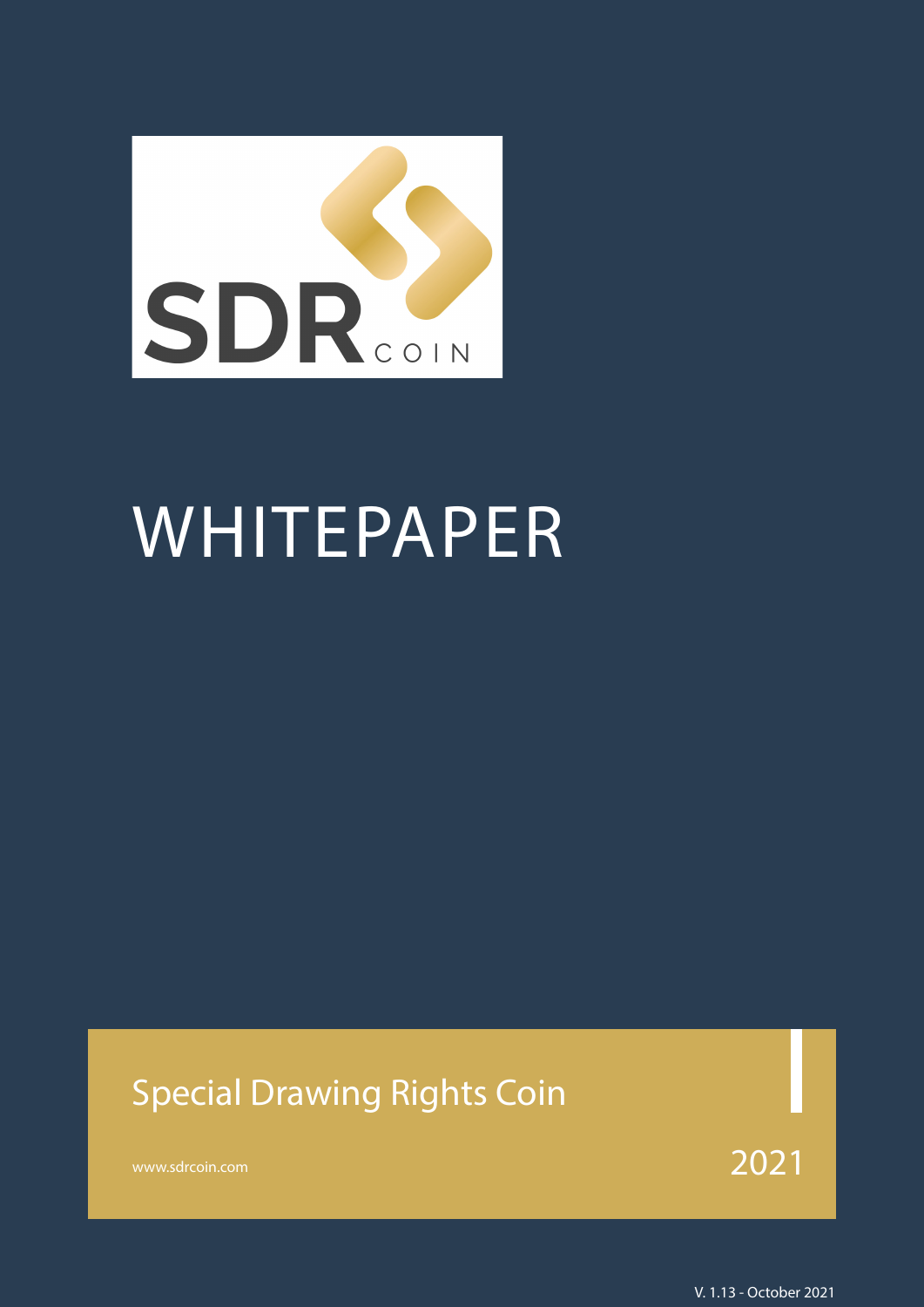#### <span id="page-1-0"></span>Foreword

This whitepaper introduces our project to design and create the tokenised International Monetary Fund's Special Drawing Rights ('SDR'), which in itself is intended to be used as a global currency medium with independent valuation against 39 major national fiat currencies published daily by the International Monetary Fund as general market price guidance.

Before our readers begin on reading this whitepaper, we highly recommend some general guidance reading to understand what Special Drawing Rights is, and why the creation of our Special Drawing Rights Coin eco-system is a game changer.

Below links will help with your understanding.



[Wikipedia \(English\)](https://en.wikipedia.org/wiki/Special_drawing_rights) 

[Investopedia \(English\)](https://www.investopedia.com/terms/s/sdr.asp) 

[维基百科 \(中文\)](https://zh.wikipedia.org/wiki/%E7%89%B9%E5%88%AB%E6%8F%90%E6%AC%BE%E6%9D%83)

[百度百科\(中文\)](https://baike.baidu.com/item/%E7%89%B9%E5%88%AB%E6%8F%90%E6%AC%BE%E6%9D%83/248098?fr=aladdin)

[Wikipédia \(Français\)](https://fr.wikipedia.org/wiki/Droits_de_tirage_sp%C3%A9ciaux) 

[Wikipedia \(Español\)](https://es.wikipedia.org/wiki/Derechos_especiales_de_giro)

[Википедию \(Русский\)](https://ru.wikipedia.org/wiki/%D0%A1%D0%BF%D0%B5%D1%86%D0%B8%D0%B0%D0%BB%D1%8C%D0%BD%D1%8B%D0%B5_%D0%BF%D1%80%D0%B0%D0%B2%D0%B0_%D0%B7%D0%B0%D0%B8%D0%BC%D1%81%D1%82%D0%B2%D0%BE%D0%B2%D0%B0%D0%BD%D0%B8%D1%8F)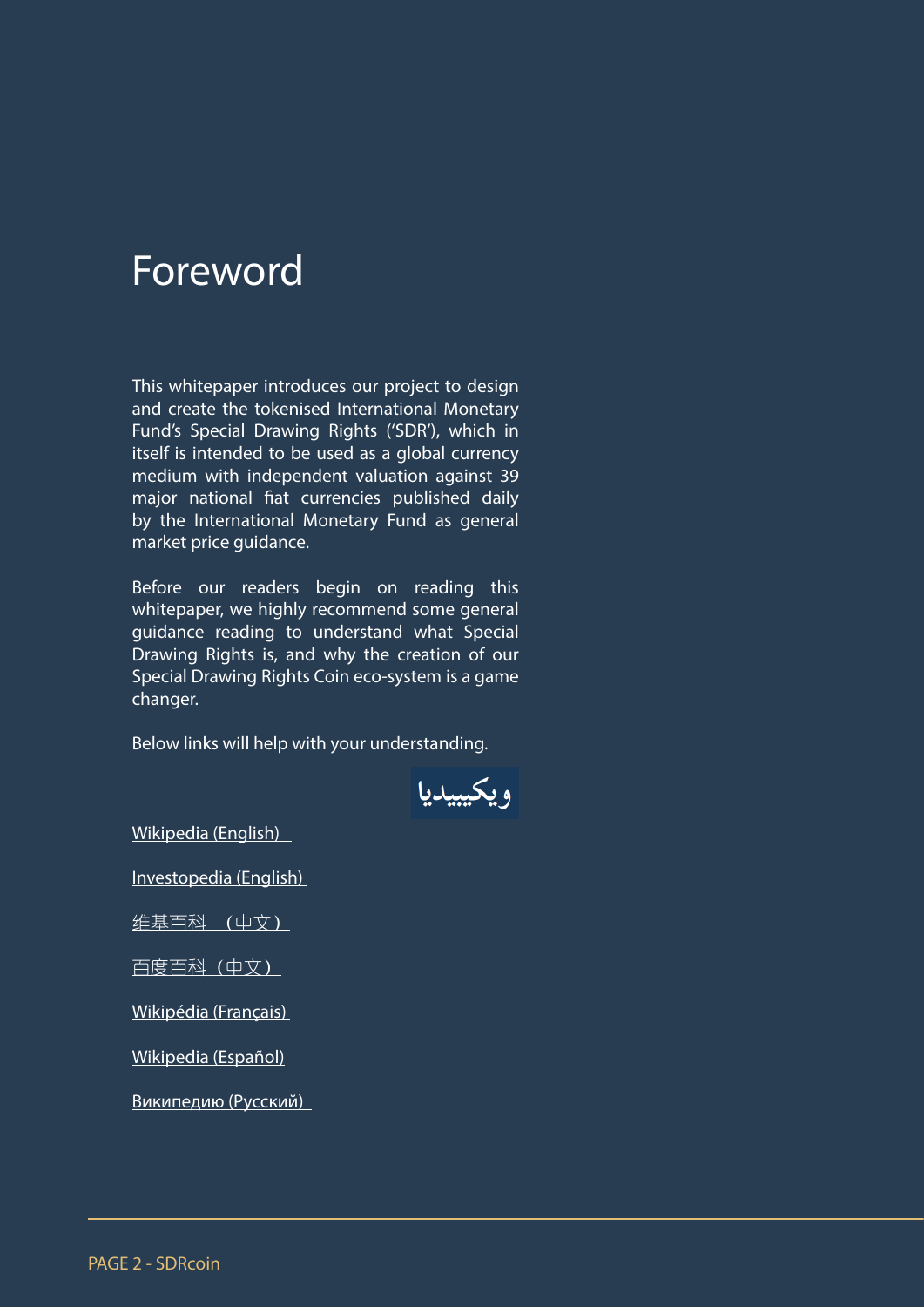#### Advantages of the Special Drawing Rights Coin

- 1. 2 decimal places as all major currencies.
- 2. fixed supply.
- 3. supporting children's charities.

4. no burning of SDRCs to another wallet whether they are celebrities or a so-called 'burn wallet'.

5. long freeze period for both charities and investors. (7 years freeze period for investors)

6. limited distribution during pre-ICO and ICO so no 'whale' users are created.

"The dollar system bestows on the United States what the French, in the days of President de Gaulle and his economic maestro Jacques Rueff, used to describe as the 'exorbitant privilege' of paying its debts in its own currency."

- John Williamson, 'Policy Brief' – Peterson Institute for International Economics PB09-11

#### Table of Content

| Foreword                                    | 2  |
|---------------------------------------------|----|
| A Fair Currency for All                     | 6  |
| <b>Standardised Value Reservoir</b>         | 7  |
| <b>Currency Distribution via Blockchain</b> | 8  |
| Discovering a Responsible Currency          | 9  |
| <b>Special Drawing Rights Coin</b>          | 11 |
| A Global Risk-Averse Currency               | 12 |
| <b>Reduced Volatility</b>                   | 12 |
| <b>Automated Governance Codes</b>           | 13 |
| Allegiance to Eco-System                    | 13 |
| Legal, Ethics and Regulatory Compliance     | 14 |
| <b>Special Drawing Rights Limited</b>       | 16 |
| <b>Supporting Charitable Causes</b>         | 16 |
| The SDRC Model                              | 18 |
| <b>Charity for Children</b>                 | 18 |
| <b>ETH Network</b>                          | 19 |
| <b>Reserve Ratio</b>                        | 20 |
| <b>Interest and Price Adjustment</b>        | 20 |
| <b>Floating Reserve</b>                     | 21 |
| <b>Price Band</b>                           | 21 |
| <b>SDRC's Decentralised Policy</b>          | 23 |
| <b>Updating the SDRC Protocol</b>           | 24 |
| An Interim Policy                           | 25 |
| <b>Chapter Foreword</b>                     | 27 |
| Identity is Accountability                  | 28 |
| Anonymity                                   | 28 |
| <b>Applied Integration</b>                  | 29 |
| Conclusion                                  | 31 |
| <b>Vision</b>                               | 31 |
| <b>Disclaimer</b>                           | 31 |
| Money's Role in the Economy                 | 33 |
| <b>Societal Context of Fiat Currencies</b>  | 33 |
| <b>History of Currencies</b>                | 34 |
| <b>Currency Control Mechanism?</b>          | 34 |
| <b>Blockchain Defined</b>                   | 36 |
| <b>Blockchain Applications</b>              | 36 |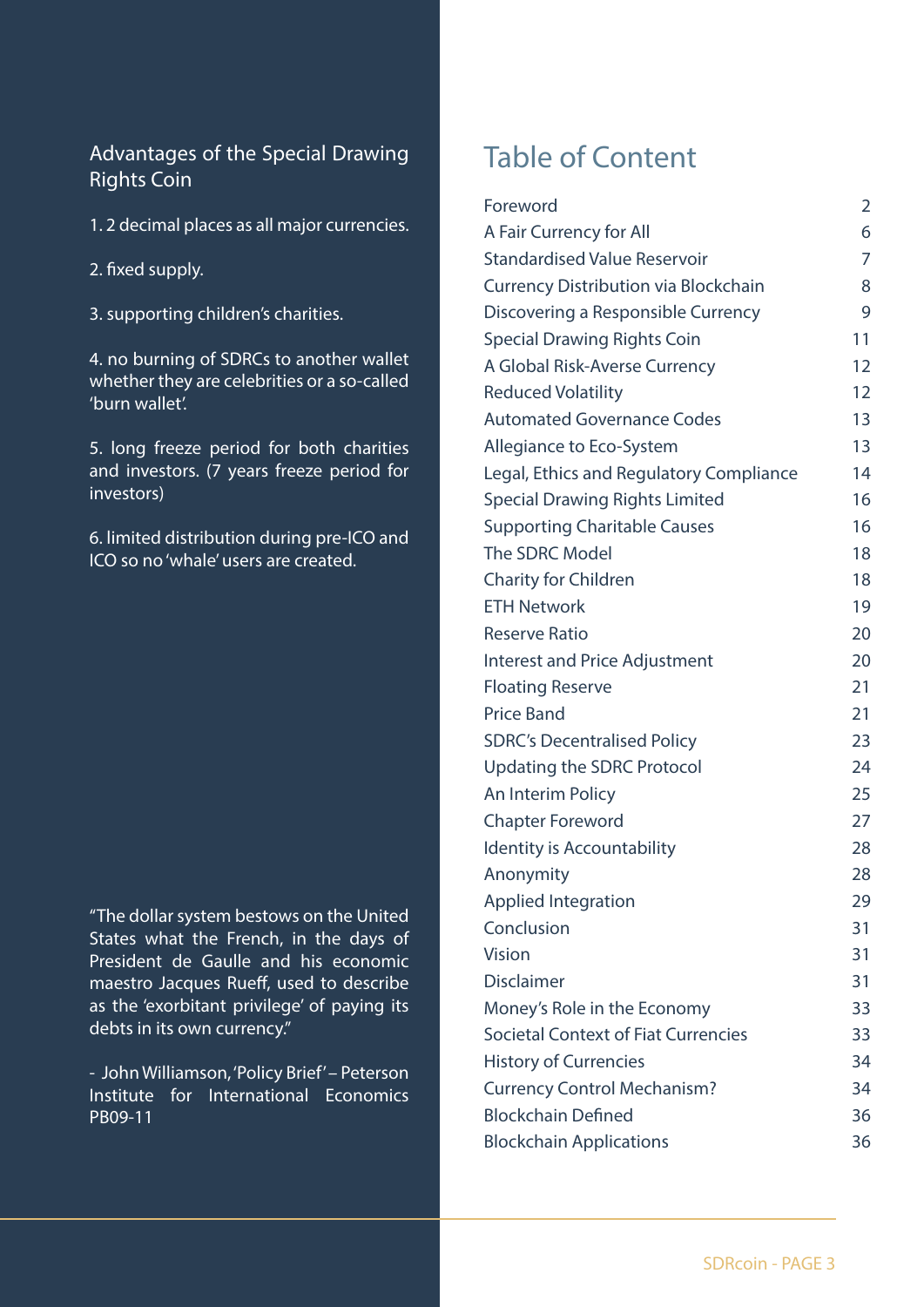#### Introduction

SDR is a post-World War II idea created by the International Monetary Funds ('the IMF'). SDR is a concept that pre-dates our current financial world order. Much has been discussed and researched on the subject of SDR. This whitepaper will quickly revisit the concept of SDR in addition to academic research provided on sdrcoin.com as a prologue to Special Drawing Rights Coin's overarching goals.

Special Drawing Rights Coin ('SDRC') is created according to a predefined algorithm on blockchains, achieved through proven security and through time-tested blockchain technology. The design and implementation and distribution of SDRC is executed by Special Drawing Rights Limited in the City of London under the laws of England and Wales.

contracts and the underlying cryptocurrency shall be distributed according to the decentralisation principles of Decentralised Ledger-based Technology (DLT).

There are myriads of cryptocurrencies relying on various blockchains, however we have yet to see a widely circulated cryptocurrency that followed both the principle of

The most widely circulated currencies, whether fiat currencies or cryptocurrencies, have the character of being used and accepted by a broad spectrum of the populace. sway or disrupt or destabilise any given cryptocurrency eco-system.

Hence SDRC will focus on both faucets of cryptocurrency distribution: decentralisation and broader distribution. Indeed, SDRC will allow market force à la 'the invisible hand' to foster organic supply and demand, but at the same time it will circulate SDRC in limited quantities per wallet address in the hopes that transaction charges (e.g., gas

As our project aims to connect two distinct worlds of money — conventional and emerging — many readers may not be familiar with both. Appending to this introduction, we have prepared this whitepaper to explain Special Drawing Rights Coin as well as an explanation of the history and functionality of this game-changing eco-system, which some readers may find helpful.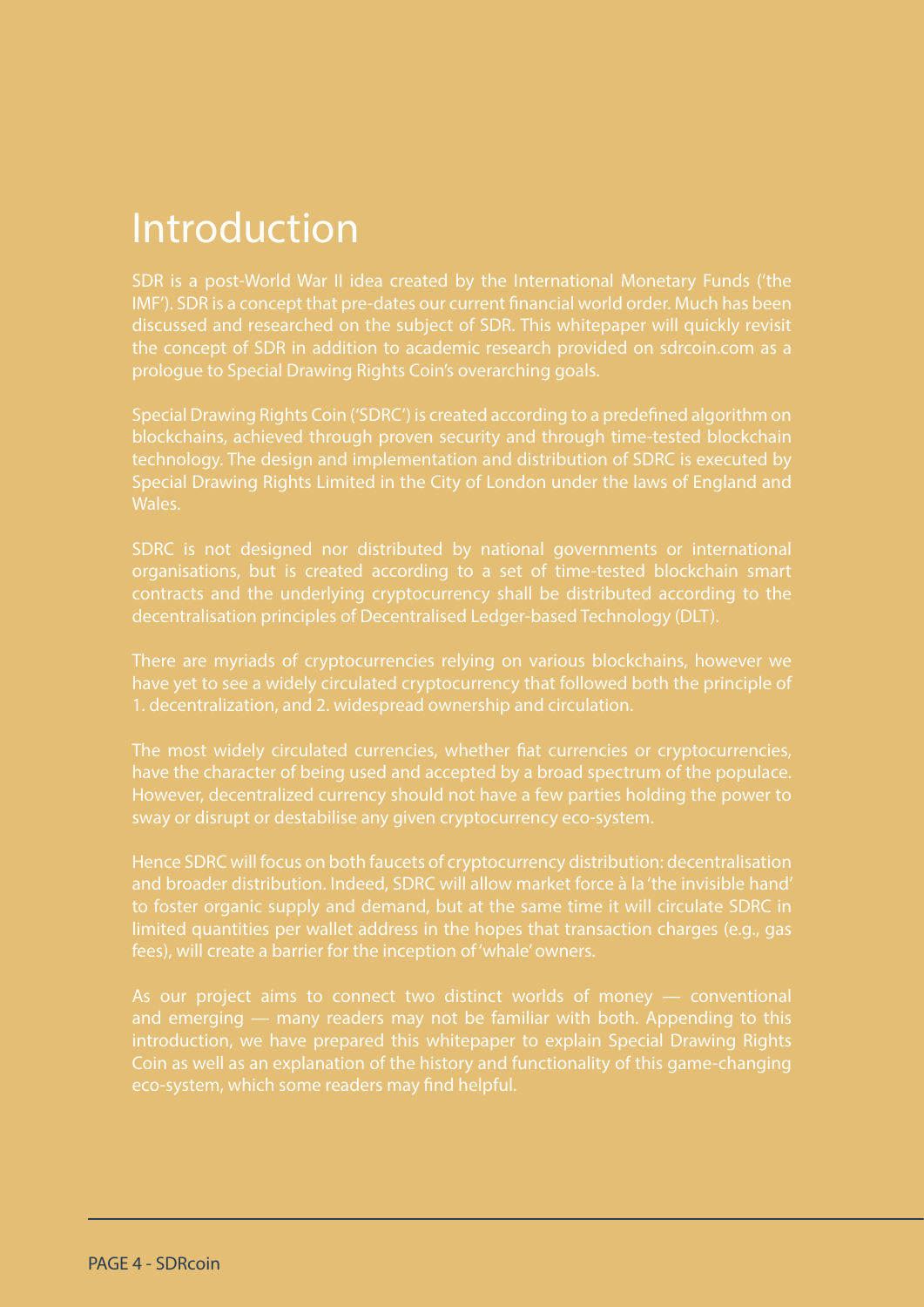

#### DECENTRALISED AND DISTRIBUTED

Cryptocurrencies can only achieve legal tender status if both the currency and its eco-system are decentralised and broadly distributed.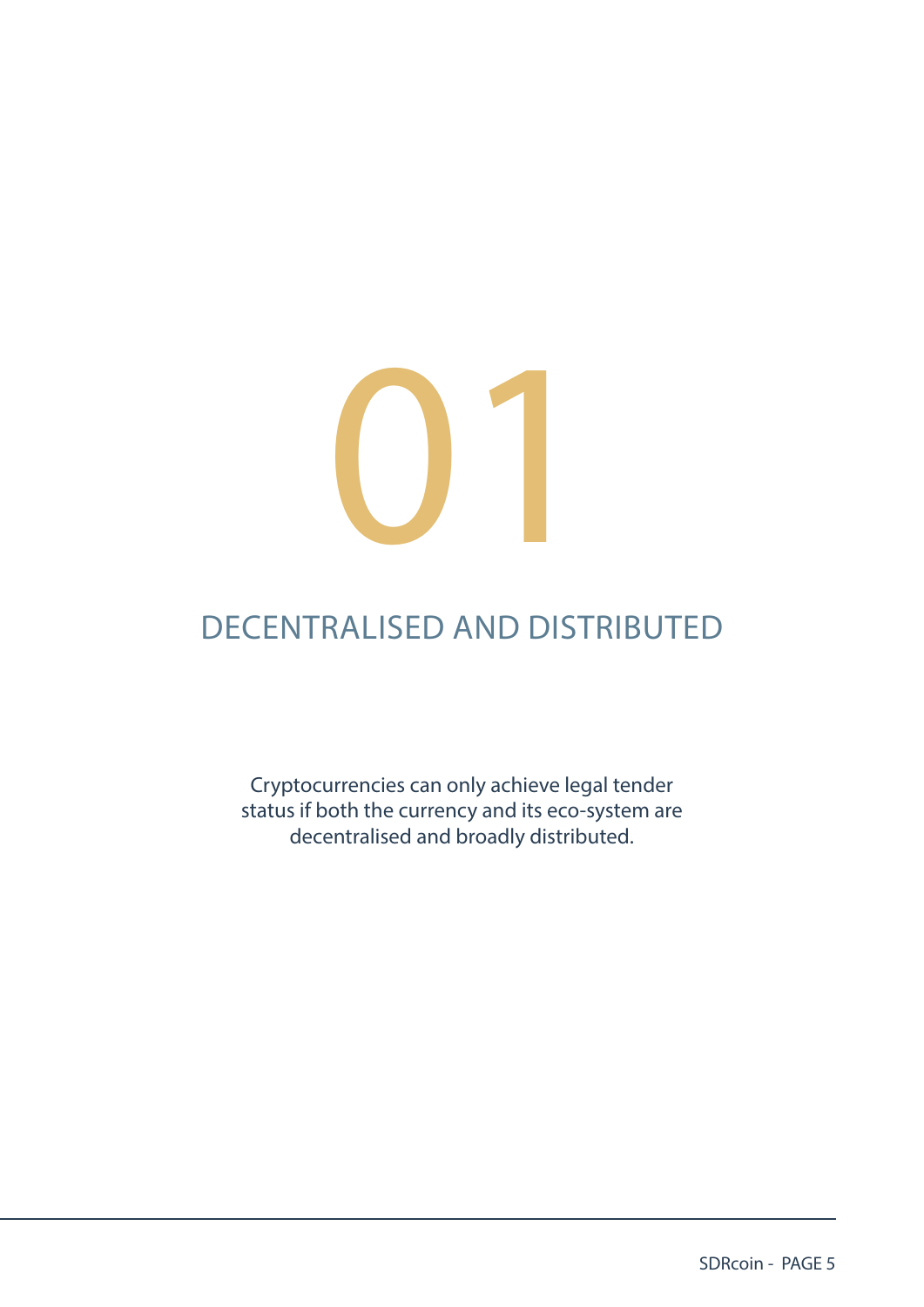#### <span id="page-5-0"></span>Policy Direction

["Under a dollar-centered system, increases in reserve supply come from an](http://www.sdrcoin.com) 

Economics PB09-11

#### A Fair Currency for All

20 years ago, George Soros envisioned that the Special Drawing Rights should become a general-purposes currency. How to achieve that without interference from rich and powerful countries were not discussed as politics will no doubt be a swaying factor in introducing an international overarching currency.

Indeed, fast forward 20 years, many barriers have crumbled before our eyes. Commerce, mobility, and every industry we can think of have become less and less restricted by more and more disruption from newcomers. The internet revolution has given birth to communities focused on common beliefs and goals rather than shared geo-locations. A multicultural world has begun to take shape.

Today, value can move across boundaries as quickly as information and ideas do now. Surprisingly, in most circumstances, proof of value still relies on a series of banking systems built upon the structures of yester-years. When value gets traded, we continue to use only currencies tailored for national (or regional) economies.

Such scheme works well for economic development within national borders, but it is less suitable for cross-border economies. It is inconvenient to have to trade in several currencies in order to compete in the world economy. Much less so if the speed of funds clearing is subject to a sluggish clearing-house system despite most of the trades are in relatively small sums and are considered perfectly legitimate.

There is a need for a new option; capital can encourage and streamline economic growth, not impede it; at the same time capital needs to have a medium where it can rest safely and awaits its next project or investment moment. Money has always grown to accommodate the expanding scope of economic activity. As in the past, the growth of commerce, demand, and investment necessitates a corresponding increase in the amount of capital.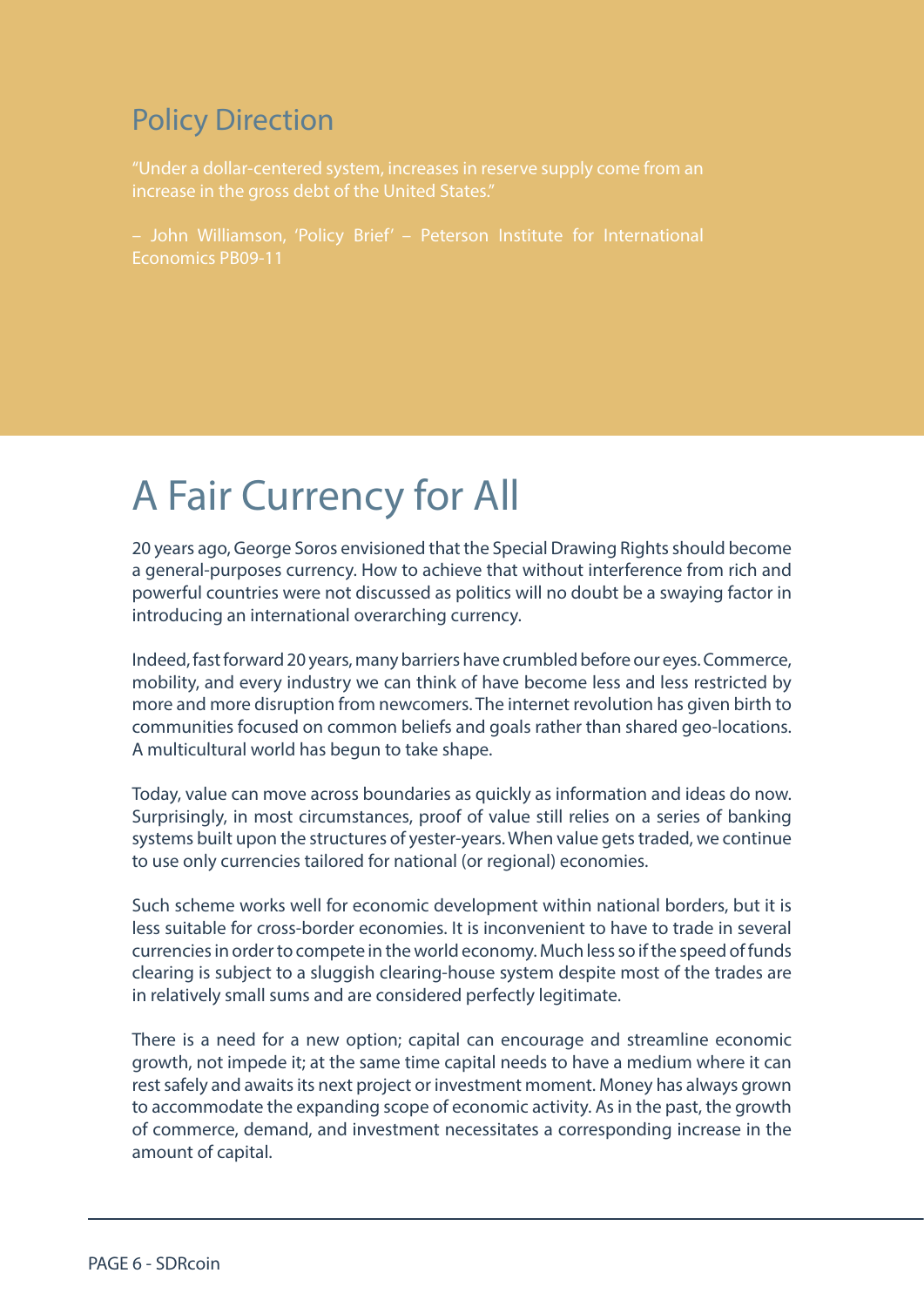#### <span id="page-6-0"></span>International Monetary Fund's Perspective

"[H]ow will [cryptocurrencies] change central banking over the next generation? That is the focus of my remarks today. . .. [C]itizens may one convenience as cash -- no settlement risks, no clearing delays, no central registration, no intermediary to check accounts and identities."

– Christine Lagarde, Managing Director of the IMF, September 2017

#### Standardised Value Reservoir

National currencies are first and foremost intended to adhere to the requirements that exist within the limits of their issuance. Local developments, such as economic policies or the state of the local economy, influence monetary policy. These considerations are not always applicable or consistent with a wider global concern when trading value globally.

A common currency must actively represent and sustain the global economy without being influenced by tangential factors. In terms of risk diversification, it will also supplement the global supply of currencies and serve as a resting point when capital requires borderless rest at which time regional currencies can be commanded with resting capital as security or even basic collateral.

Such a medium currency would be less vulnerable to the whims of any single economy, or to the capabilities and desires of any government, if it were not tied to any specific nation or territory.

Until recently, the only alternatives to state-issued currencies were private-sector currencies. Many such cases have occurred throughout history, but they have typically collapsed due to a lack of prestige, inadequate recognition, and inadequate confidence in the issuer. Today, technological advancements allow a third option: money that is issued algorithmically rather than the less transparent paths of national or private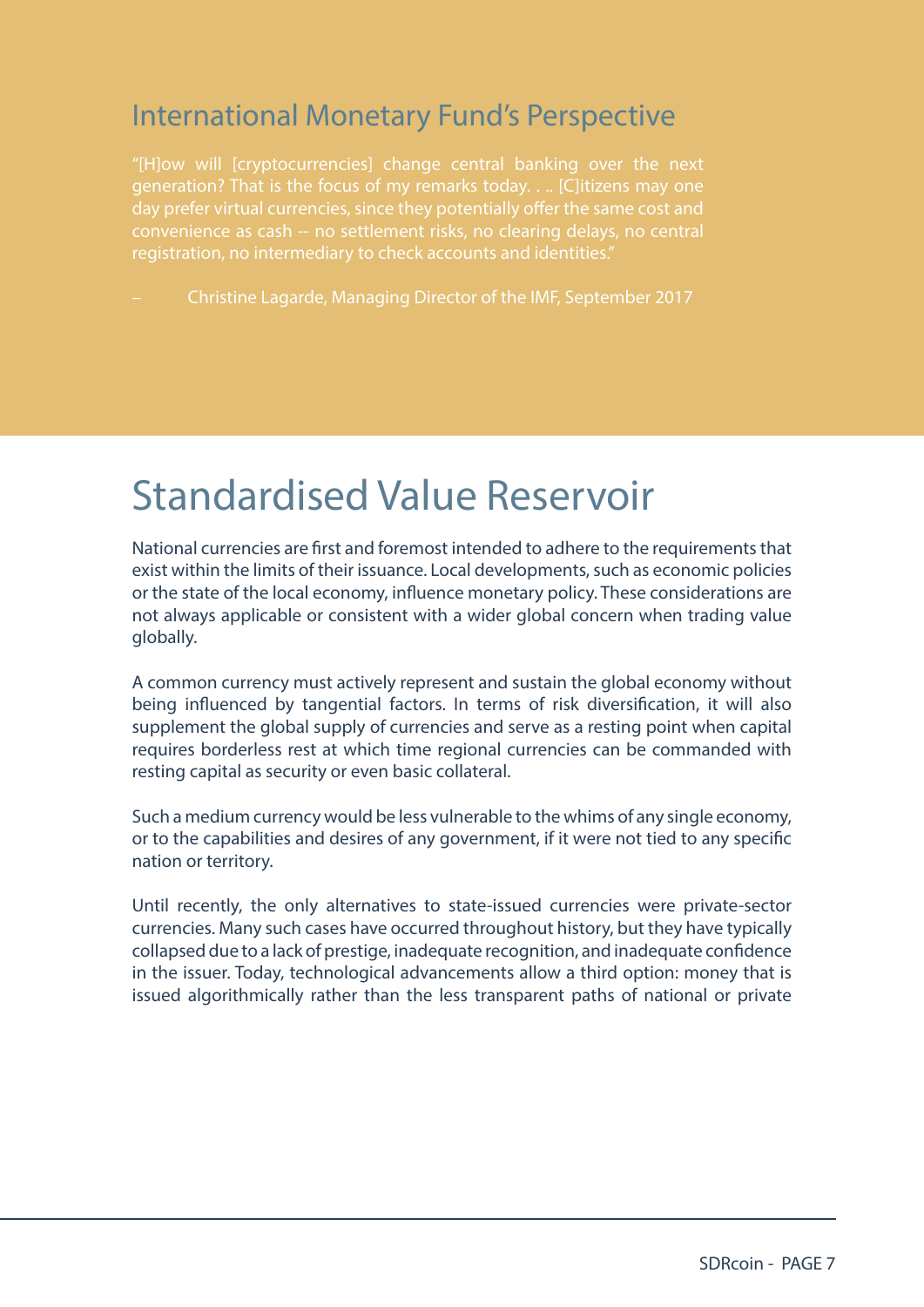#### <span id="page-7-0"></span>Commentary on Volatility

"One day of cryptocurrency trading = one year of stock market trading."

– Anonymous trader's comment on cryptocurrency volatility, May 2021

#### Currency Distribution via Blockchain

Without a Decentralised Ledger-based Technology (DLT) vis-à-vis blockchain, Soros' idea to manage a general purpose SDR currency would be some what 'old-fashioned'. At the time, he proposed in placing 'SDRs to a trust fund managed by a board or jury of "eminent persons" (not state representatives)<sup>1</sup> Little did Soros know, his board of "eminent persons" can only be achieved through a set of decentralised algorithms via a digital currency system.

The idea of "digital money" is not new but early attempts failed because they could not solve the double spending problem. Building cryptographic-economic principles on a peer-to-peer (P2P) network (i) allows everyone to participate pseudo-anonymously, (ii) has a market-driven value, (iii) has low transaction fees that are determined by competition, (iv) allows fast settlement with no intermediaries, and (v) requires no central authority with jurisdiction over its operation. As users only need a smartphone to transact…it is not surprising that it has been rapidly embraced in developing economies that lack legacy telecommunication or proper financial infrastructure.<sup>2</sup>

As previously discussed, we believe there is a need for an independent, non-national currency that relies on minimal telecommunication technology or financial infrastructure: one that promotes the global economy and serves as a store of value that is not tied to any single country or territory, yet still retrains an indirect connection to these fiat currencies.

In principle, a currency issued by an appropriate and reliable global authority might meet the need; however, this does not seem to be a practical prospect at the moment. During the Covid-19 Pandemic, central banks' quantitative-easing, or more accurately, money-printing, effectively erased the worth of many people's savings. In the absence of appropriate centralised alternatives, blockchain technology allows for the development of a currency without the need for issuance by a national or private body. Money should instead be issued based on predefined rules and algorithms. Implementing such algorithms on a blockchain provides built-in transparency and reliability: currency investors may be certain that the critical functions that govern money supply are carried out as intended.

<sup>1</sup> Robert Hunder Wade, 'On Soros: Are Special Drawing Rights the Deus ex Machina of the World Economy?' (2002) Challenge, vol.45, no.5, September/October 2002, pp113

<sup>2</sup> Andreas Veneris and Andreas Park, 'Special Drawing Rights in a New Decentralized Century' (2019) Georgetown University-International Monetary Fund Research and Policy Conference on Cryptoassets.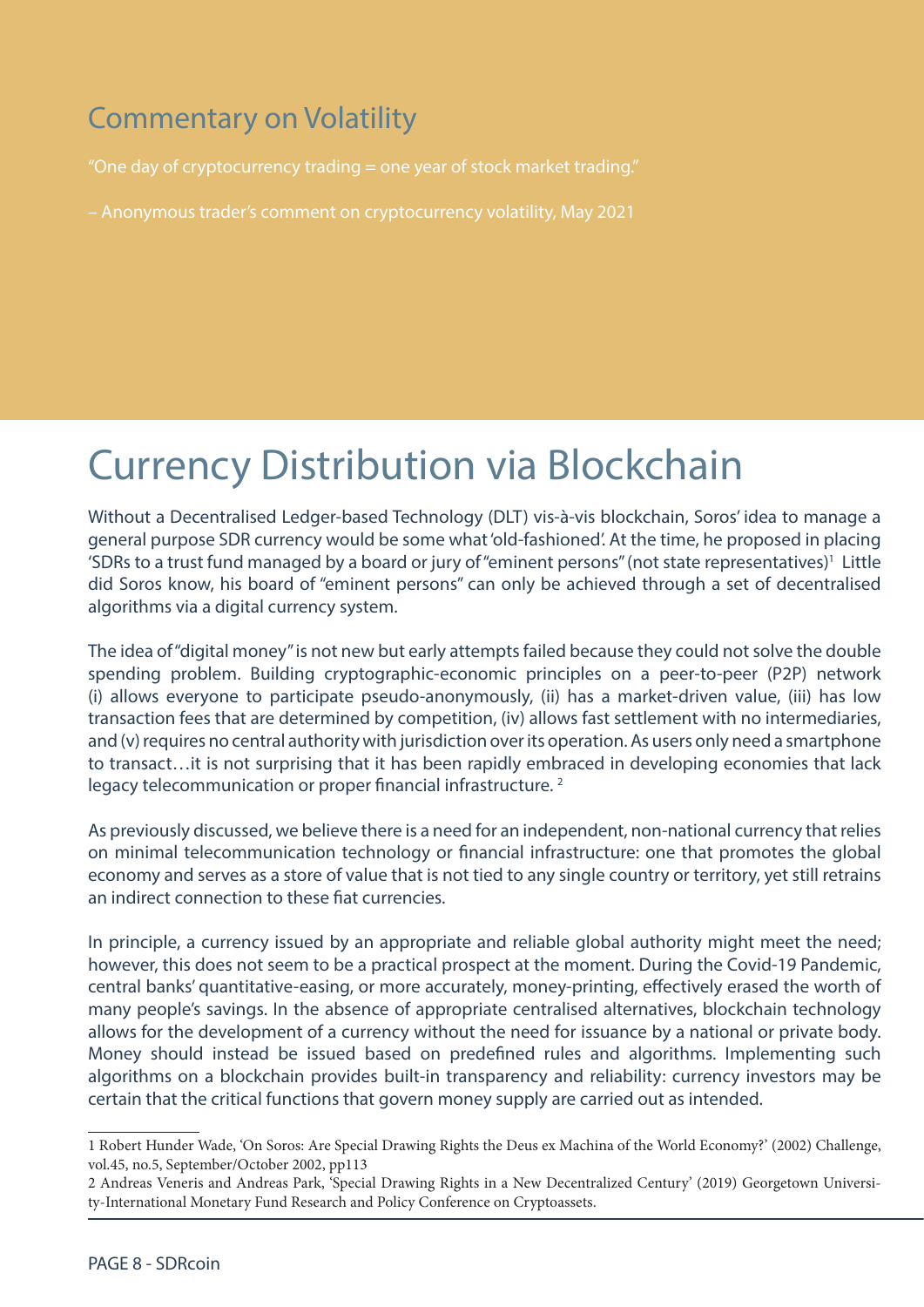#### <span id="page-8-0"></span>Our Thoughts

successes of the past; a complete copy or a complete detachment are simply sound frameworks to help it function as a sustainable means of trade and capital medium. It requires a monetary model to underpin its value, a realistic governing

#### Discovering a Responsible Currency

The proliferation of blockchain technologies has resulted in an increase of decentralised cryptocurrencies, some of which tend to function as global currencies. A decade after the advent of blockchain and cryptocurrency, we have yet to find one coin/token that effectively fills all of the roles of fiat currencies. Whilst Bitcoin was the first notable effort to create a decentralised and transparent currency. Indeed, the concept was nothing short of revolutionary, however, rather than implementing or enhancing core characteristics of effective currencies, the Bitcoin model has abandoned them. Today, we have identified three critical foundations of long-term currencies that Bitcoin does not possess:

#### Reliable Value

Bitcoin's uncertainty and extreme volatility is unconstrained in the lack of a monetary paradigm. As a result of the resultant volatility, it has been unable to function as a means of trade, even though its market capitalisation has been high and many marker-makers have created financial instruments to capitalize on the trading of the cryptocurrency itself, rather than using it as a reliable means of collateral or security.

#### Efficient Governance

Bitcoin's governance process is crude and inefficient, requiring all parties to consent on all minor adjustments when a substantial portion of all bitcoins belong to several 'whale' holders. We have witnessed many instances where demanding consensus has resulted in poor reaction times, expensive transaction costs and network forks.

#### Public Acceptance

Bitcoin's anarchistic approach, as well as its poor capacity to interface with the current financial sector and lack of regulatory enforcement, precludes mainstream acceptance. Its complete detachment from the current financial systems makes its concept much less appealing and much more difficult to integrate into ordinary people's lives.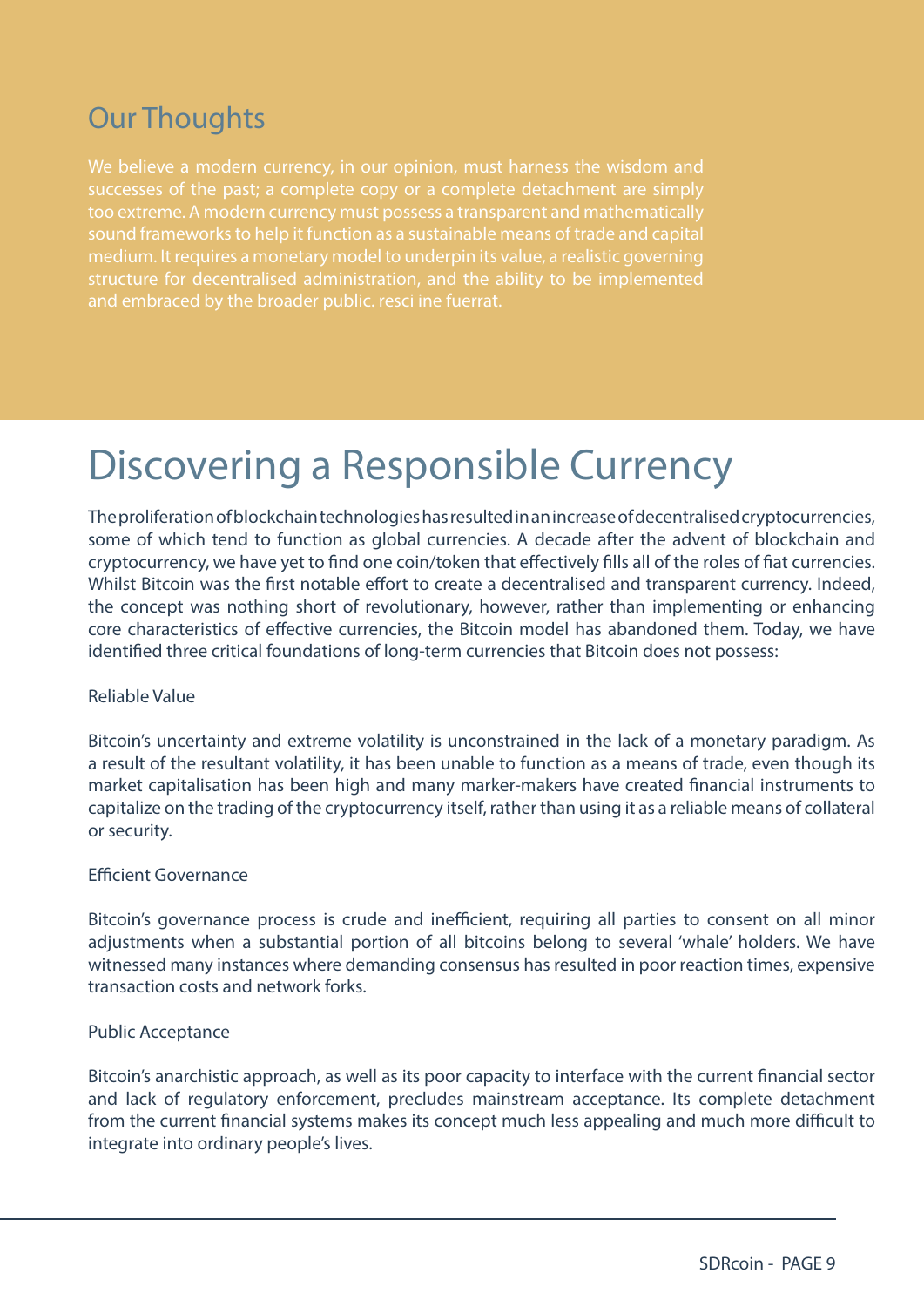

#### SPECIAL DRAWING RIGHTS COIN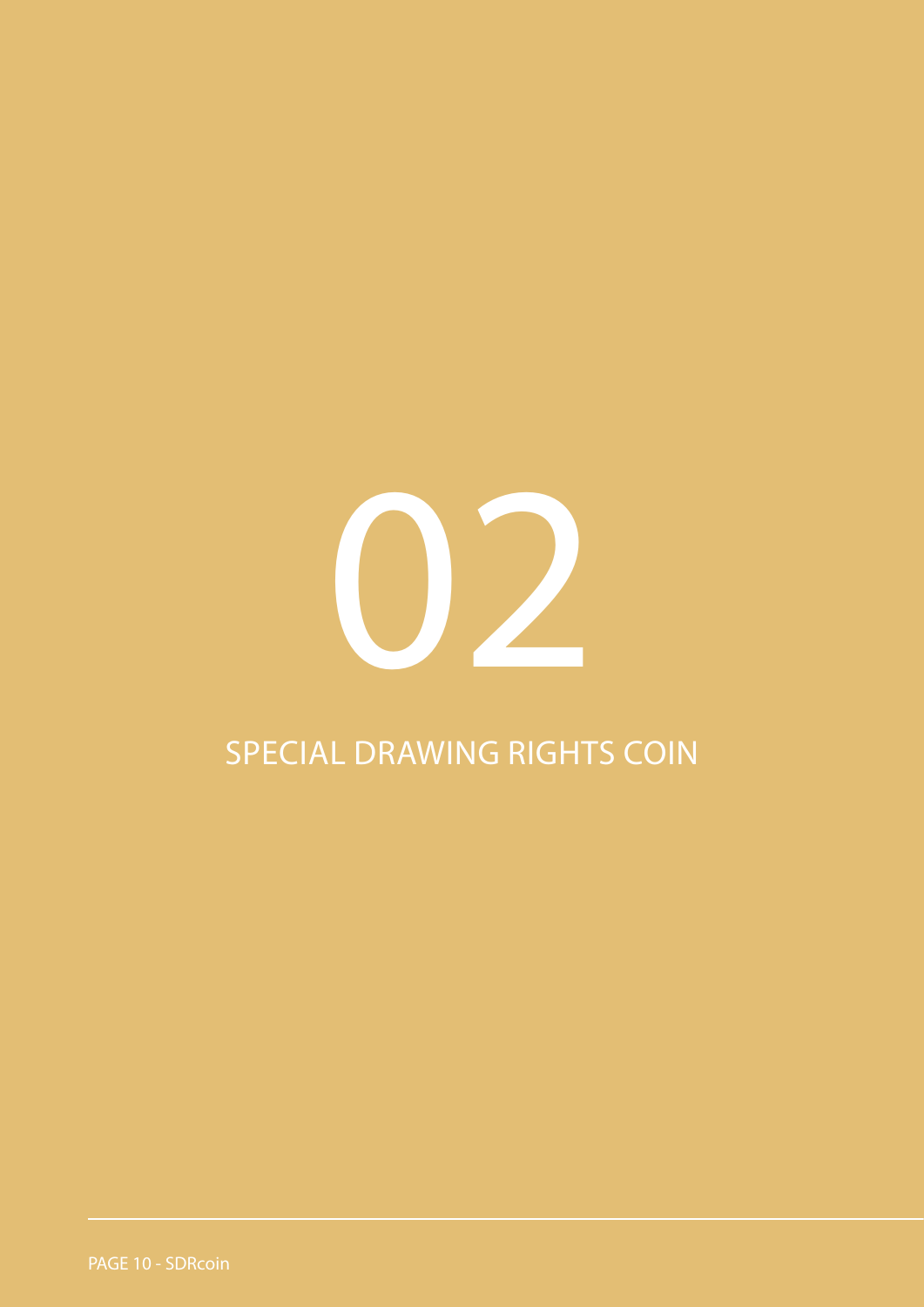#### <span id="page-10-0"></span>Special Drawing Rights Coin

Special Drawing Rights Coin ('SDRC') is a Tier-1 project that aims to build and preserve a digital token of the Special Drawing Rights ('SDR') that can be used as a global currency. Our aim is to utilise fiat-liquidity to propagate the SDRC eco-system in the hopes of imbuing its subsequent Tier-2 and Tier-3 re-denominated SDRC the function as a global currency. Tier-1 SDRC will focus on the utility of incorporating the eco-system into the existing financial systems, researching regulatory compliance in the interests of its eventual Tier-2 and Tier-3 investors, and endow the eco-system with the characteristics necessary to become a true store of value and means of trade. Tier-1 SDRC users will be automatically swapped to Tier-2 at direct rates in due course with added bonus due to being early backers.

To accomplish this aim, we hope to eventually endow Tier-2 and Tier 3 SDRC with all of the necessary ingredients for it to act as a real currency: a strong monetary paradigm, an efficient governance structure, and widespread acceptance. In this whitepaper, the structure of SDRC as a freedom currency in its mature format during Tier-2 and Tier-3 will be discussed.

Our approach in developing SDRC was to honour and draw on previous accomplishments and failures of others. Using skills and experience from the fields of economics, mathematics, humanities, and social sciences, we created a currency that we believe has the characteristics to achieve universal global acceptance and withstand the test of time.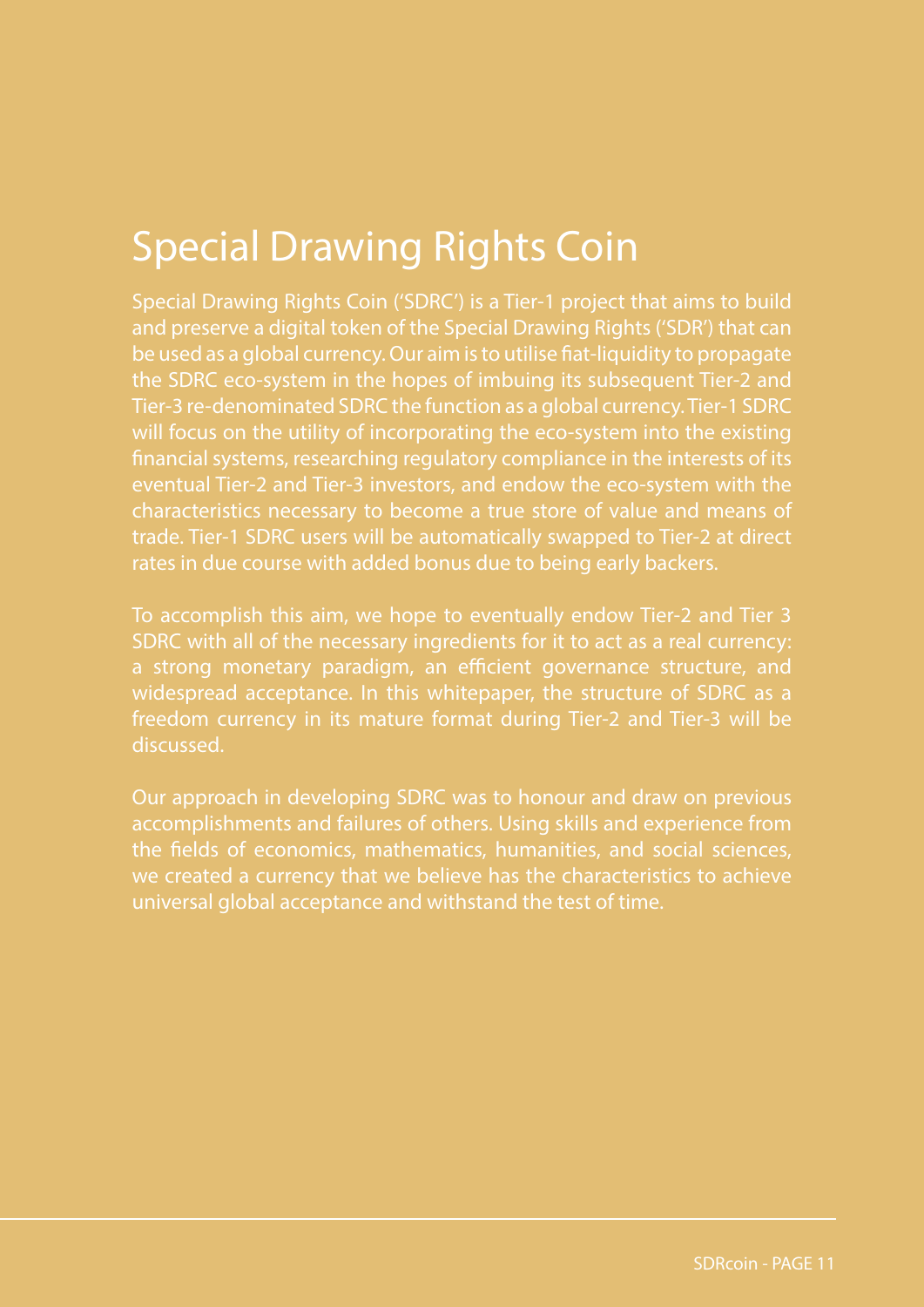<span id="page-11-0"></span>"Blockchain… enables for disintermediation of services and decentralisation… By doing so, processes can become transparent, verifiable, tamper-proof, and immutable. They have the capacity to provide an unchangeable history, or log, of all actions that have taken place which could be traced back to specific stakeholders. It can be said that such features allow for the implementation of use-cases that strive towards the common good such as financial inclusion, ethical supply chains, and community empowerment…

– Ellul, J., Blockchain, Decentralisation and the Public Interest: The need for a Decentralisation Conceptual Framework for dApps. 2021

#### A Global Risk-Averse **Currency**

SDRC is meant to supplement exiting currencies rather than replacing them. The growing reach of global commerce, trade, demand, and investment necessitates the creation of a global means of exchange, which SDRC aims to provide. SDRC is a convenient mechanism for trading value globally that does not require the use of various currencies.

SDRC is not affiliated with any specific region or jurisdiction. As a consequence, it is not explicitly exposed to any location's or government's concerns, desires, or circumstances. It seeks to provide everyone in the world, regardless of their condition or circumstance, with facilities associated with safe storage of value. Moreover, the need for a common currency should not negate the need for national currencies; these are both the best option for both intra- and international use.

#### Reduced Volatility

A currency must have a system in place to guarantee that its purchasing power does not fluctuate substantially from day to day; otherwise, it can never be used as a means of payment. It does not have to have a fully fixed exchange rate with any other developed fiat currencies or basket of commodities, but its value should not be wholly unpredictable.

SDRC is blessed with a monetary model that is intended to sustain the economy's development from its early phases, where it requires the most assistance, before it matures into a fullyfledged, autonomous currency. This model's defining aspect is a blockchain-based liquidity provider: a smart contract that promises to distribute SDRC at small quantities to each wallet address. During each distribution, the transfer of a small quantities of SDRC will have transaction costs (a.k.a. gas fees) with which the value of the SDRC is imbued.

The goal is to reduce the rise of 'whale' holders while also allowing market factors to decide SDRC's natural and organic worth, as close and as stable to the Special Drawing Rights' guidance pricing published by the IMF.

The monetary model of SDR is discussed further in this whitepaper.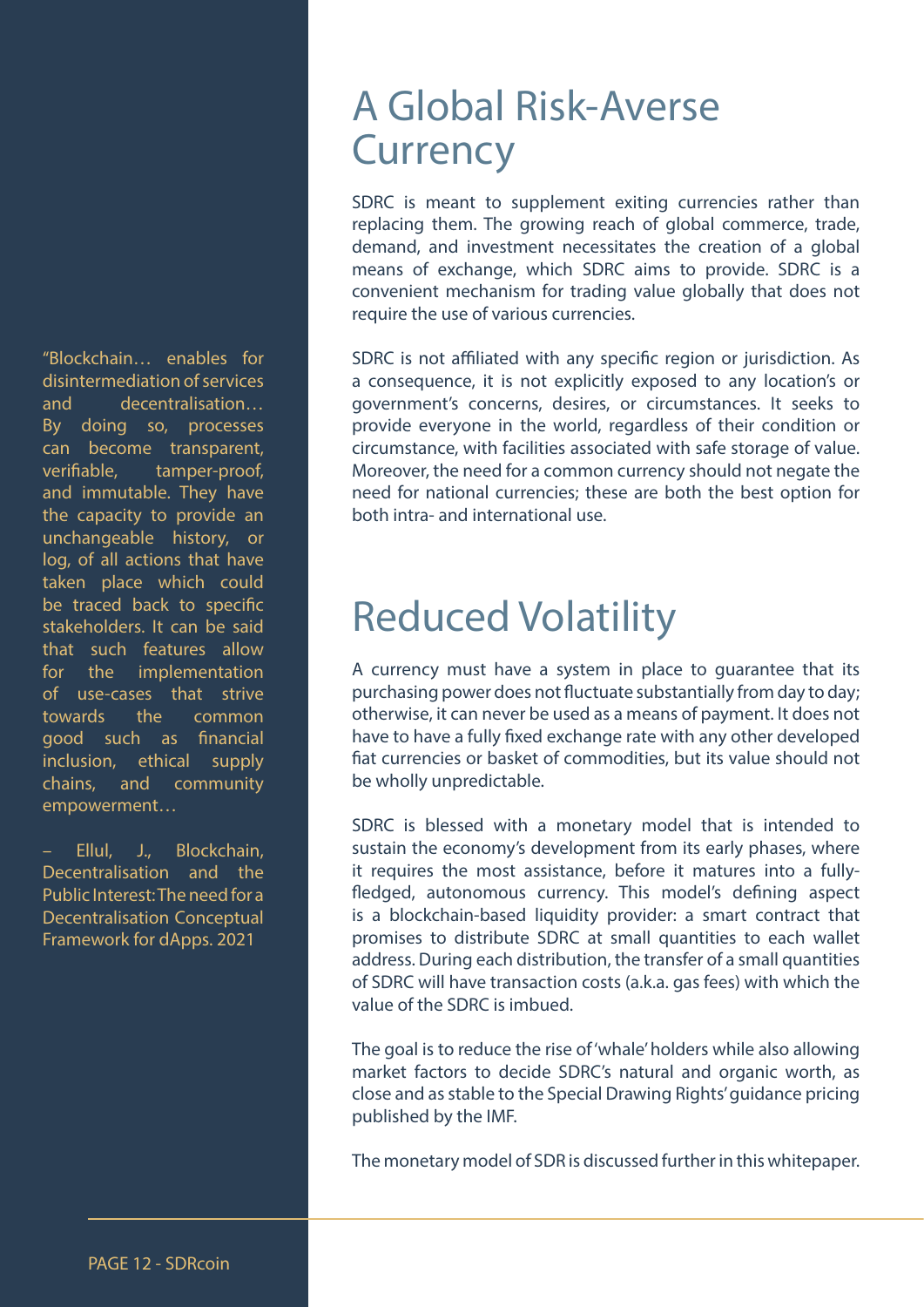#### <span id="page-12-0"></span>Automated Governance Codes

Making decisions in reaction to shifting realities is one of the key responsibilities of currency governors. Any of these responses are described in advance by the SDRC monetary model, which is largely predefined and algorithmic. The SDRC blockchain smart contract specifies not how the price of SDRC will vary in response to changes in supply as if it is a traditional central bank holding a set of parameters to act upon; instead, SDRC will accommodate these responses pre-emptily through a well-designed distribution protocol which in turn we feel is superior to responses based solely on discretion or automated parameters.

Users within a code-executed arrangement know ahead of time what the code can do in various situations but it does nothing to the substance of value that is relative stability. Users should have independent yet automated pricing guidance against which true value can be gauged. The relatively simple monetary model of SDRC is open to the public: holders understand precisely how the bid and ask values of SDRC's smart contract are determined. Blockchain technology enables the implementation of algorithmic governance in a safe, transparent manner but most importantly it is widely distributed in nominal quantities thus the chance of having 'whale' holders playing a game of 'racket' diminishes.

Furthermore, we run code-based components of our model on the blockchain rather than on private servers, ensuring that the inner workings are fully open and that users can be certain that what is promised is actually executed.

#### Allegiance to Eco-System

Despite significant advantages, code cannot fulfil any of the functions of currency governance. It is incapable of managing SDRC stocks or dealing with legal problems. Furthermore, it is difficult to write code that anticipates and plans for any conceivable scenario. At the end of the day, human judgment alongside an independent guidance valuation is still encouraged and expected. Still, to ensure that the issues such as prejudice, self-interest, and a lack of experience are mitigated for, greater caution must be taken.

Again, in terms of one of the most important functions of currency governance that is issuance, SDRC already represents a new standard: value that is not distributed to a few users, but rather based on opportunity cost of holding the initial nominal quantities of SDRC. We consider SDRC holders to be the currency's masters, so they can rule it through democratic votes but while at the same time condition their votes on an educated and informed decision. SDRC plans to adopt a governance model that balances raw democracy versus informed decision making, as outlined later in this whitepaper: one that allows holders to wield authority while still promoting expertisebased governance.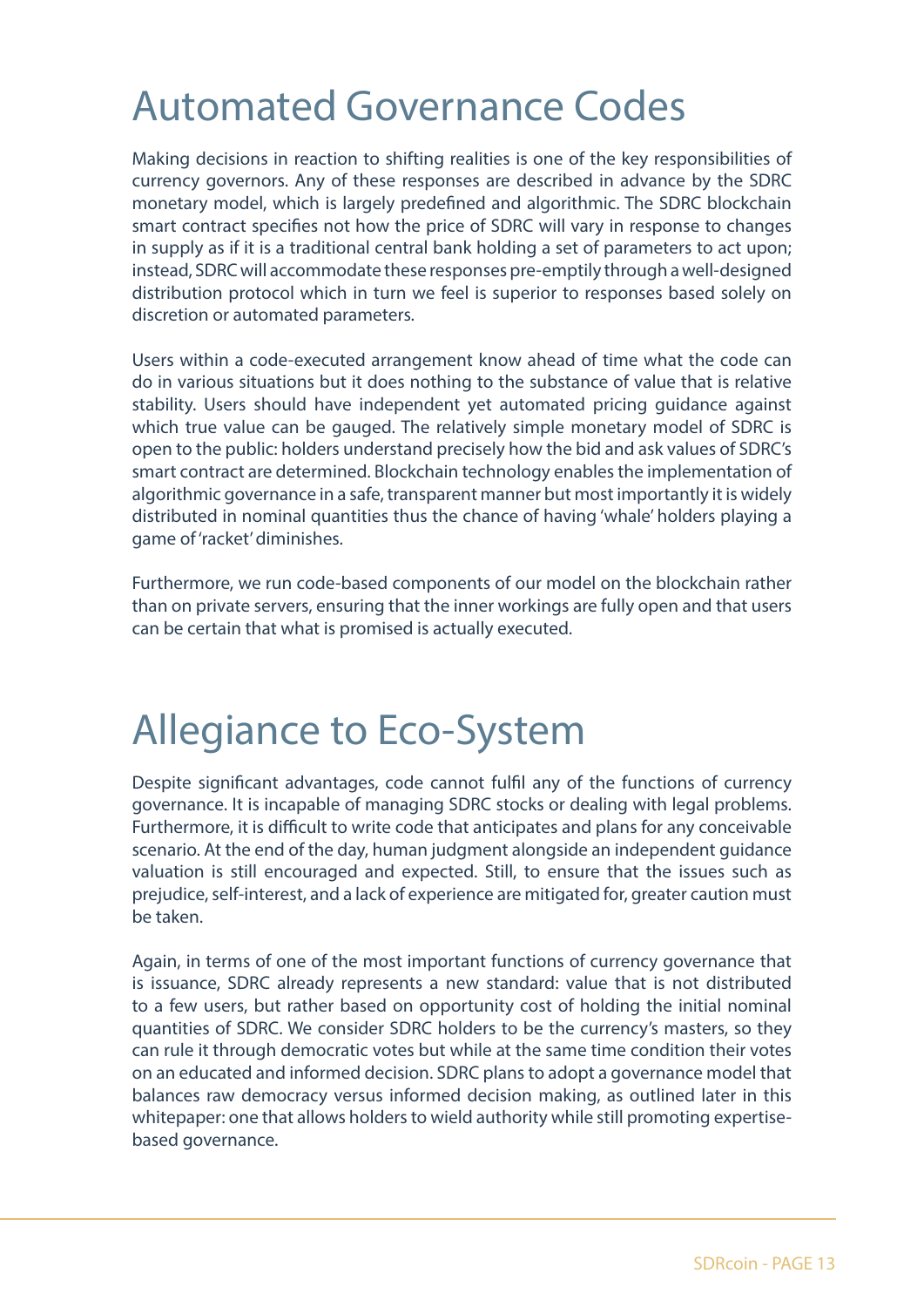#### <span id="page-13-0"></span>Legal, Ethics and Regulatory Compliance

SDRC operates in compliance with the applicable regulatory guidelines to meet and respond to regulators' concerns. Anyone who buys or sells SDRC to or from SDRC's smart contract must first go through Know Your Customer (KYC) and Anti-Money Laundering (AML) procedures through our payment processor if the impugned transfers are over a threshold; in most circumstances, the bar of anonymity is the equivalent of 500 US Dollars per week. In some instances, buyer/seller will have to work directly with our legal team. This means that SDRC's smart contract conducts legal financial transactions that can be incorporated and integrated into the current financial system with clarity. We conclude that adhering to conventional legal and monetary systems is critical for SDRC to achieve mainstream legitimacy and, as a result, wider user adoption.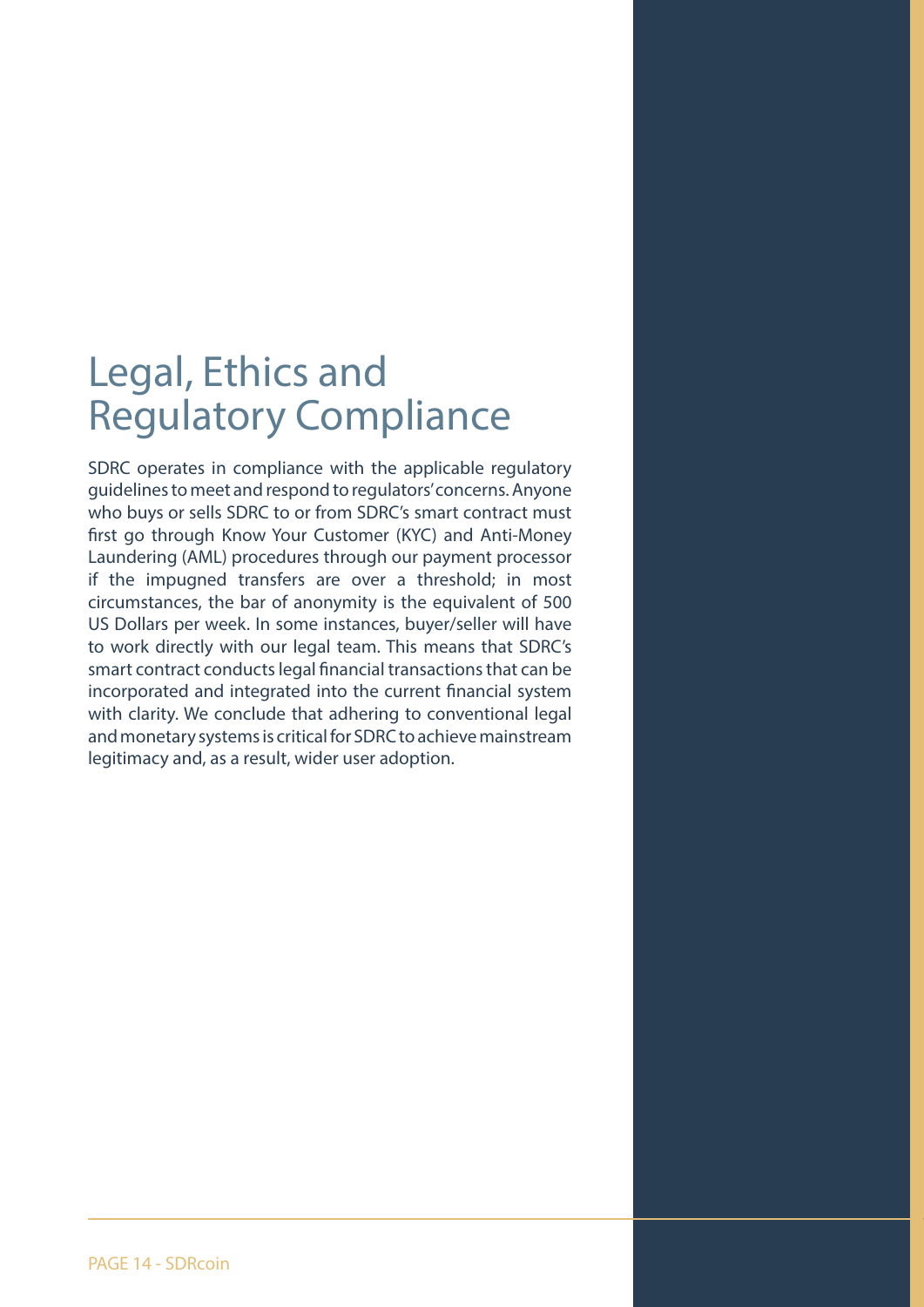

#### SPECIAL DRAWING RIGHTS LTD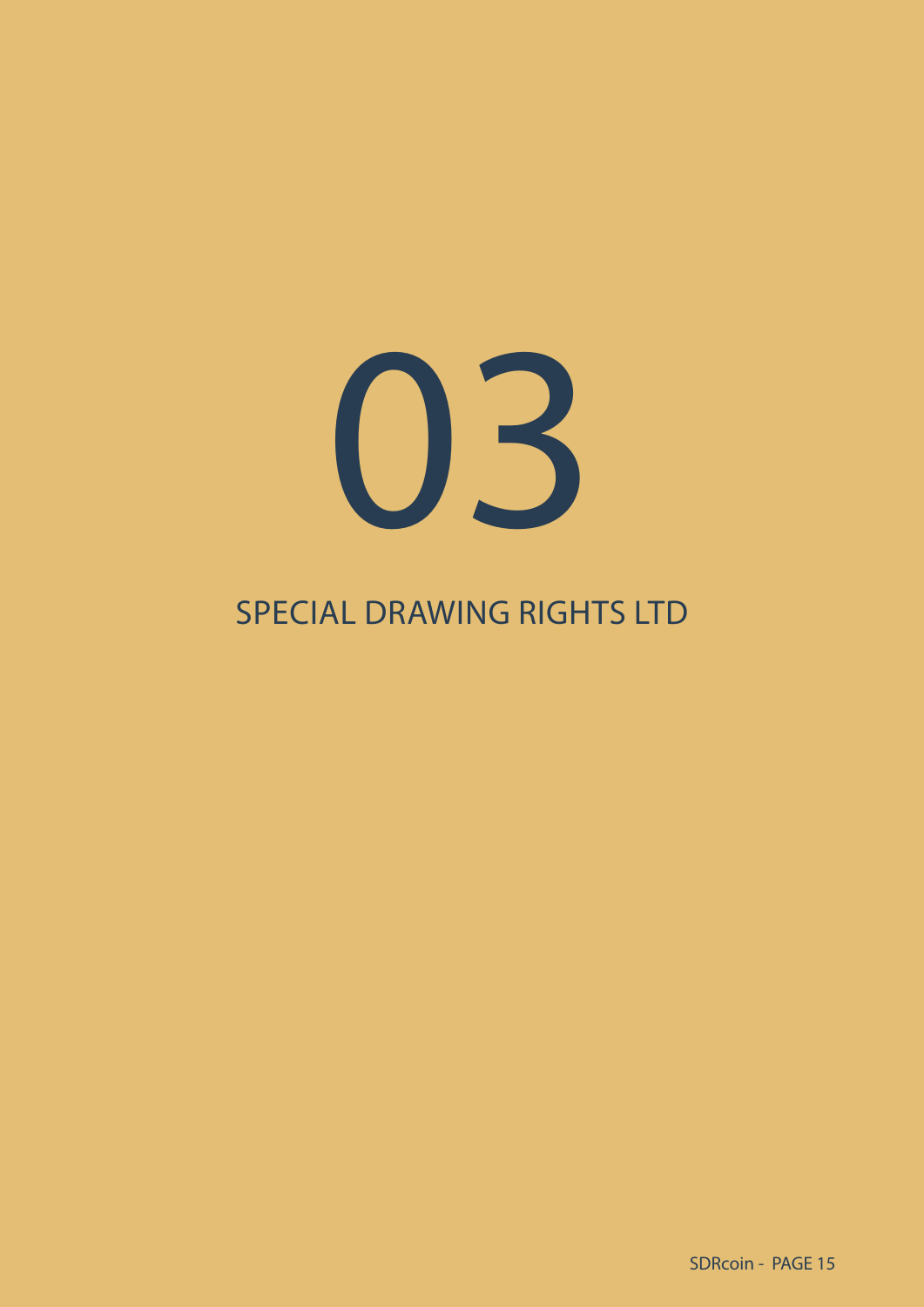#### <span id="page-15-0"></span>**Special** Drawing Rights Limited

Special Drawing Rights Kingdom invented and created the SDRC currency. The aim of SDR Limited is functionality and utility in a way that best serves

The United Kingdom is an ideal location for SDRC as a credible jurisdiction with a knowledgeable regulatory forward-thinking financial climate which will enable broader reputation in terms broader user adoption.

### SDRC's Procurement Restrictions

The method of planning and improving SDRC necessitated the expenditure of funds. We felt that the mechanism should represent the ideals and beliefs that we want to foster. We did not want to begin SDRC with public speculation through an ICO as a project that values transparency, organic growth and low volatility.

As a result, for early entrants procuring the SDRC, we agreed to target only pre-screened persons and entities through a pre-ICO with regional limitations; additionally, a limited quantity procurement phase in the subsequent ICO stage will allow us to only utilise the necessary funds to research financial integration, AML/KYC (Anti-Money Laundering, and Know-Your-Client) legal compliance, technical management and future SDRC upgrades, and philanthropy.

#### Supporting Cultures

Any SDRC owned by SDR Limited will be put into a Charitable Trust for the assistance of children in need world-wide and to provide educational scholarships for children from outside the MENA region to learn Arabic in order to promote cultural exchange and language barrier reduction.

Any fiat income from Tier-1 SDRC will be used to research fiat-currency to crypto-currency financial integration, cryptocurrency regulatory compliance, charitable work and liquidity reservoir creation when we are ready to migrate from Tier-1 to Tier-2 SDRC.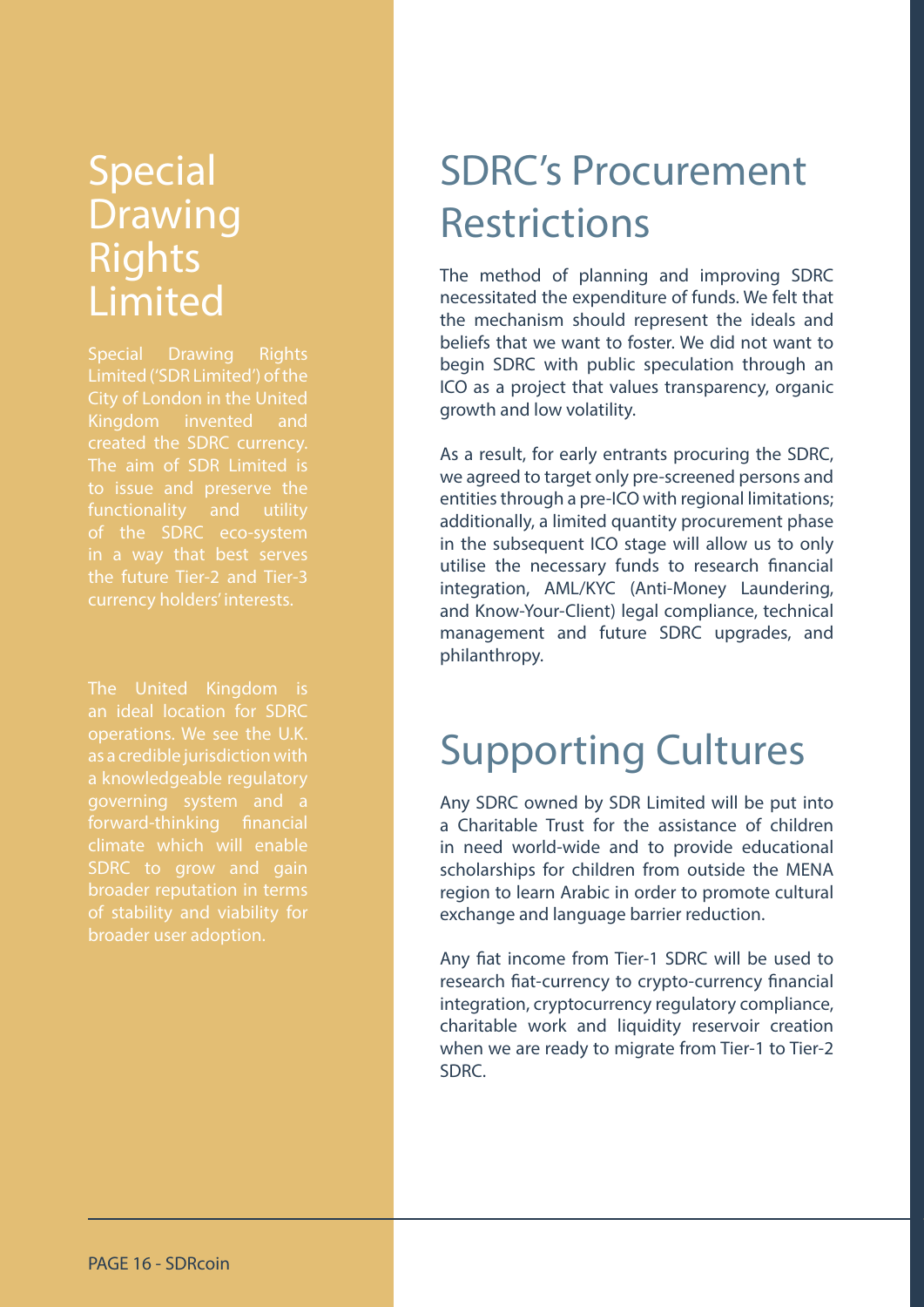# 04

THE SDRC MODEL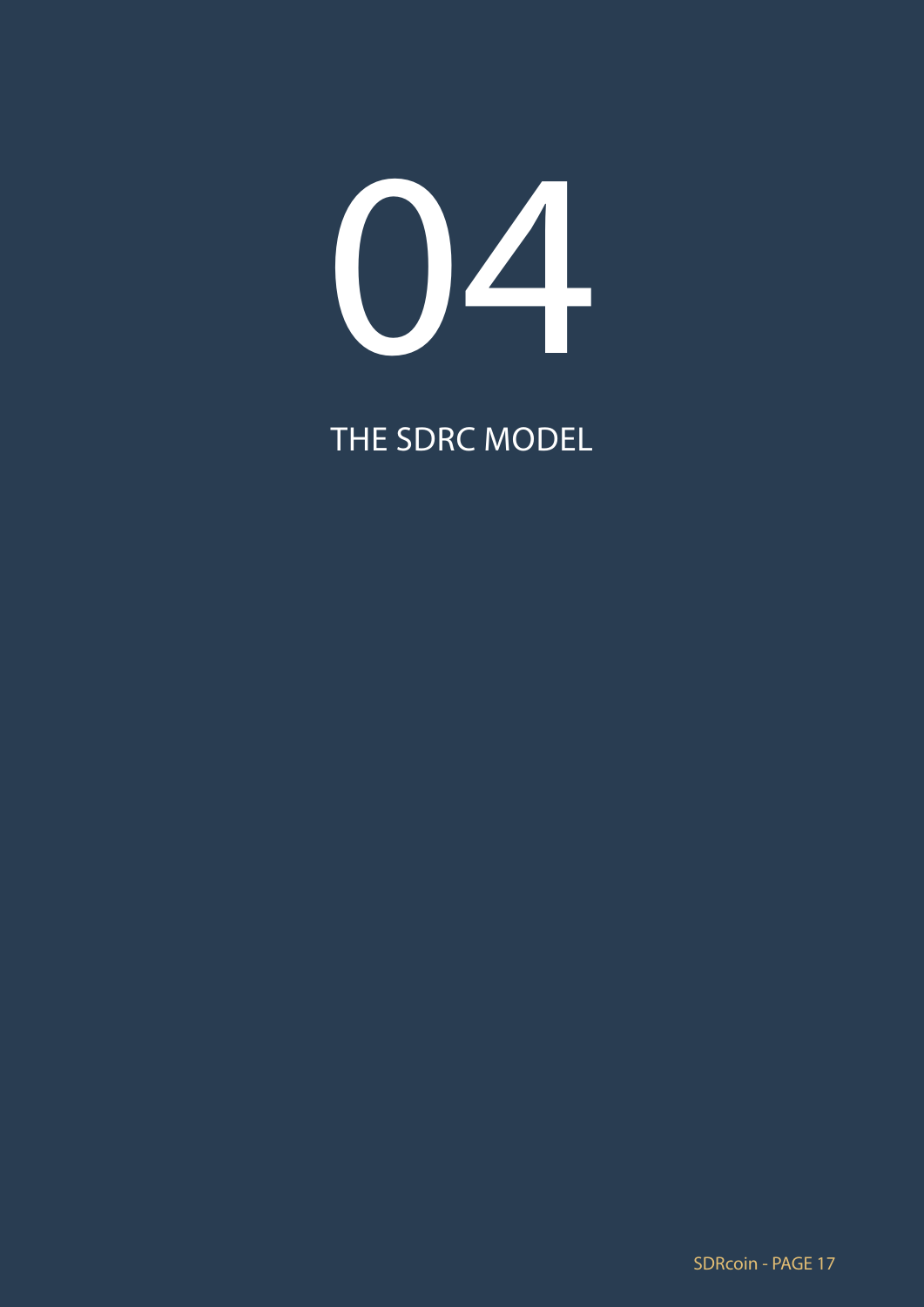#### <span id="page-17-0"></span>The SDRC Model

The aim of the SDRC monetary model is for SDRC to become a fully-fledged, stand-alone currency ecosystem. To accomplish this, the value of SDRC must be sufficiently stable yet refrain from becoming a stable-coin since it is incomprehensible to consider SDRC as a form of legal tender if its value fluctuates excessively.

However, there is an intrinsic conflict between this objective and another feature of currency: storage of value. A reasonable store of money, in general, has the potential to appreciate. It is therefore appropriate for the value of a currency to fluctuate in order to demonstrate its power and usefulness. The monetary model of the SDRC attempts to strike a balance between these opposing elements of stabilisation and expansion.

The goal is not to lock or peg (soft or hard peg) the value of SDRC, but rather to moderate price volatility so that they react to economic forces rather than market speculation. It would take time for the SDRC eco-system to achieve general acceptance and we believe legal tender status will become achievable during Tier-2 and Tier-3 re-denomination stages whilst Tier-1 will be utility and research based. This is because in order to finance the currency ecosystem, pre-ICO and ICO owners are encouraged to not exchange these for fiat currency on secondary markets but should wait until Tier-2 SDRC as a legal tender with United Kingdom's Financial Conduct Authority's granting of registration. During this wait period all SDRCs are backed by a reserve held in widely accepted fiat currencies.

#### **Operational Transparency**

Unlike a majority of cryptocurrencies, SDRC proactively shows how its supplies are distributed. We believe SDRC's legitimacy can be achieved only if the supplies are distributed transparently and in small quantities to individuals or corporates worldwide.

We believe organic growth is what propelled Bitcoin to where it is now and we are also weary of the true status of the wallets holding the Bitcoins that were supposed to have been lost forever. Indeed, several new cryptocurrencies in recent years have opted for grandiose marketing promises and using artificially reduced supply of cryptocurrency as a signal of rarity.

Shortly after these cryptocurrencies were deployed, a significant proportion of their supply were 'burned' to wallets. The term 'burned' means wallets keys are intentionally forgotten/thrown away hence the supply transferred to those wallets are forever thrown away prima facie.

At SDRC we felt that to intentionally throwing away to artificially increase the rarity of the supply is unreliable as such actions are truly verifiable: How can users be sure that the status of those wallets holding 'burned' cryptocurrencies are truly a wallet without access? In short, we don't do it.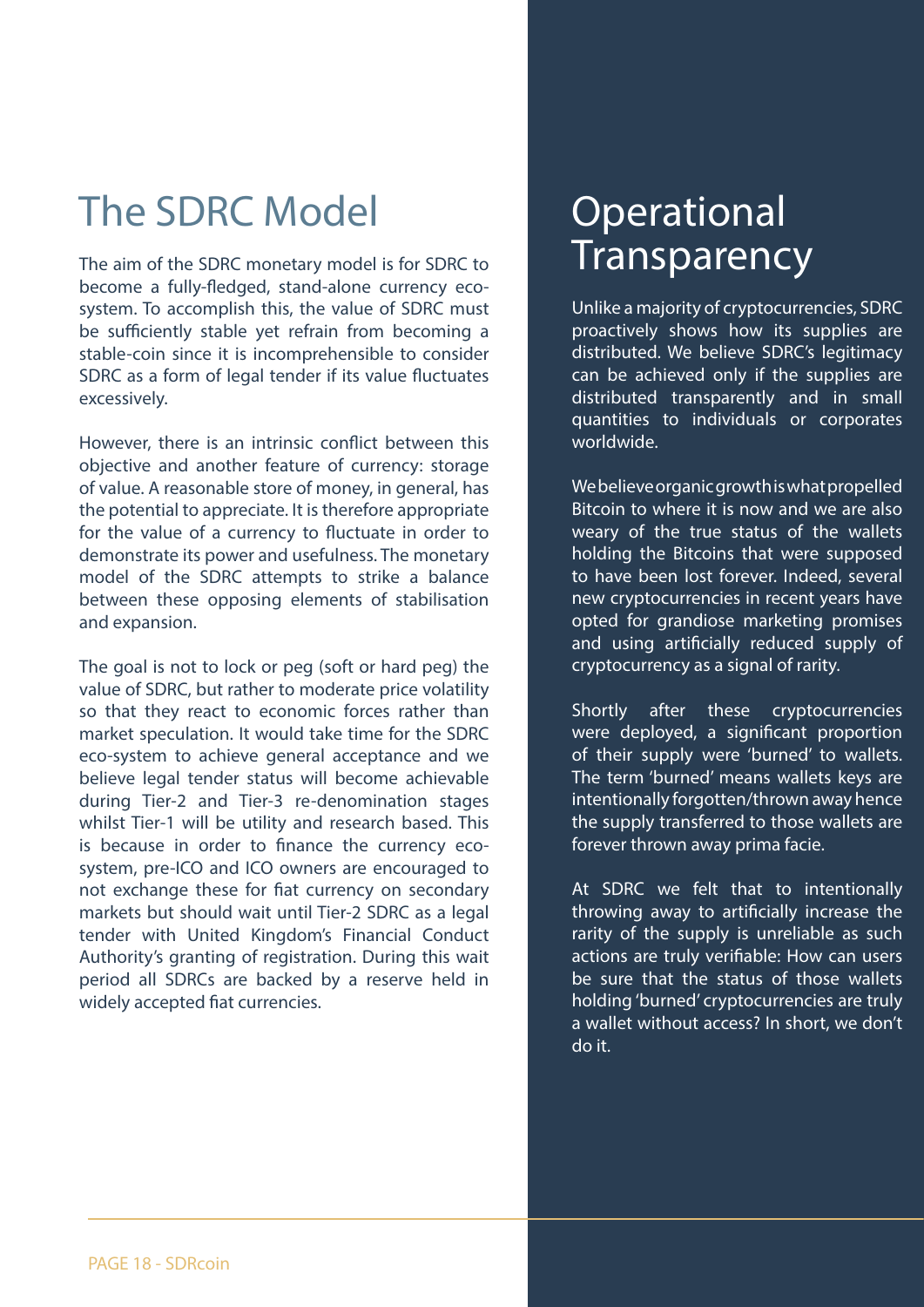#### <span id="page-18-0"></span>ETH Network

The SDRC Model will be centred around our SDR Coins ('SDRC').<sup>1</sup> These SDRCs will operate as regular tokenised SDRs, in compliance with the ERC20 token standard used on the Ethereum (ETH) blockchain, and backed by ratio-ed reserves of fiat currencies. Additionally, SDRC's underlying smart contract will include additional logic that gives users the option to buy and sell them directly through the SDRC smart contracts at prices that programmatically adjust to reflect supply and demand.

Effectively, SDRCs come with a built-in liquidity mechanism that ensures they are continuously convertible for other tokens. To achieve this, each SDRC is configured with connector modules, which hold a balance of another token to which it is connected. Buyers can use any of the connected tokens to purchase a SDRC by sending them to SDRC's Smart Contract, which then adds them to its connector balance and in return issues new SDRC, which are automatically sent back to the buyer. In other words, anyone can always purchase an SDRC by depositing some amount of its connected token into its smart contract. In this case, both the connector balance of the SDRC has increased, as has the SDRC's supply, since new units from existing pool were issued.

Similarly, a seller may send back any amount of SDRC to its contract for fiat currencies, which will then see the removal of these SDRCs from circulation and withdraw a corresponding amount of fiat currencies from our ratio-ed reserves and send them to the seller. In this case, both the ratioed reserves and the SDRC's supply have decreased. In order to know what amount to issue to a buyer or withdraw for a seller, an SDRC continuously recalculates its price, in relation to the supply of and demand for the SDRC.

As mentioned above, the SDRC Model (elaborated below) does so by maintaining a reserve ratio between the value of the SDRC and the value of buyer's fiat balance(s). The adaptive reserve fiat supply of a SDRC is a unique and enabling feature which allows for supply to adjust to demand (without dilution to unit price) and for SDRC to be continuously available for purchase at smaller quantities through SDRC's decentralised distribution goals.

We believe in ETH's simplicity and security. ETH platform is already safe and reliable, and it enables SDRC to remain decentralised and widens our vision of nominal quantity for wider distribution. Users are able to keep their own tokens in the same wallet that they are already using to receive SDRC and other token payments worldwide.

The ETH network is the world's first decentralized Turing Machine, a "social operating system" that guarantees trust in software execution in terms of smart contracts through P2P consensus. Such contracts enable commerce, trading of financial securities, automated supply-chain management, enforcement/transfer of digital rights, and transparent trade-offs between privacy and security. Application sandboxes are already found in Ukraine, which examines to use Ethereum to conduct an election, Estonia, which develops a DLT-based e-residency to register out-of-country investments and Dubai's SmartCity, which awarded a blockchain contract to connect government and citizens<sup>2</sup>

<sup>1</sup> SDRC here specifically denotes Tier-2 and Tier-3 SDRCs. Tier-1 utility SDRC holders are automatically invited to swap without cost to Tier-2 and/or Tier-3 e-money cryptocurrency before/during and anytime after their respective launch. 2 Andreas Veneris and Andreas Park, 'Special Drawing Rights in a New Decentralized Century' (2019) Georgetown University-International Monetary Fund Research and Policy Conference on Cryptoassets.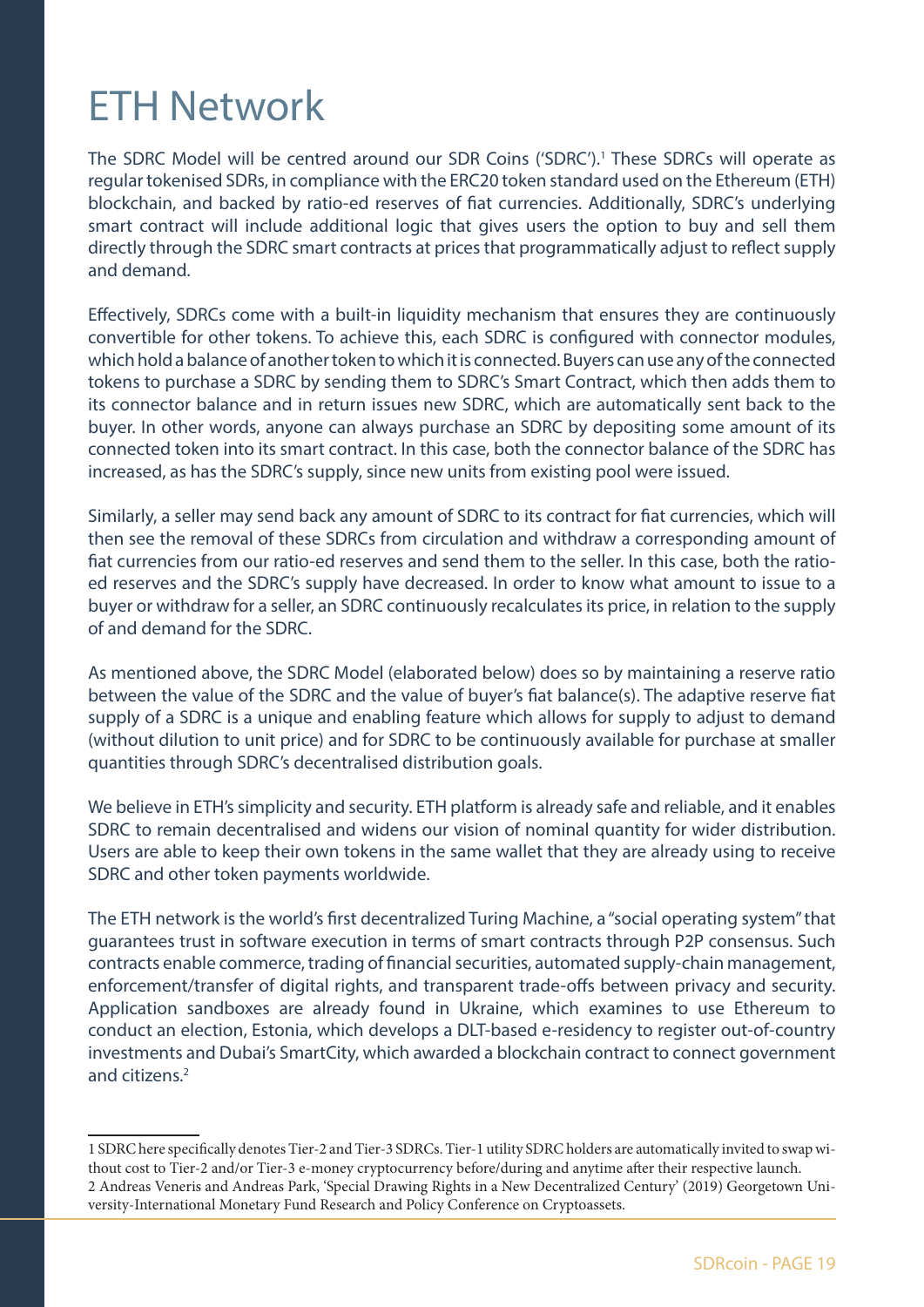#### <span id="page-19-0"></span>Reserve Ratio

When the price of SDRC increases, all SDRCs are exchanged at the new value, even though certain SDRCs were initially issued at a lower price. As a result, the SDRC pool — the total net proceeds of SDRC issuance — holds less money than the SDRC market capitalisation — the total amount of all SDRCs in circulation.

The reserve ratio is the percentage of SDRC market valuation that is backed by SDRC deposits. It reflects the market's trust in the SDRC currency, irrespective of the backing reserve.

For instance, when users purchase SDRC despite the fact that the SDRC reserve only holds 80% of the market value of SDRC, it is because SDRC is considered as having intrinsic value.

If the market trades SDRC while the reserve ratio is smaller — e.g., 50% — confidence in SDRC is therefore higher, and consequently the initial offering valuation floor will have been exceeded; independent guidance valuation ceiling will also be closer as a result. In the 50% reserve example, SDRC's intrinsic value — its utility as a currency, prestige, and recognition — accounts for half of its current value.

The reserve ratio also reflects the degree to which the SDRC smart contract will influence the price of the SDRC. When the reserve level is high, the liquidity-provision feature of SDRC has a strong ability to dampen market volatility. When the reserve level is lower, the SDRC's worth is extracted from and therefore open to investor trust to a larger extent; the reserve plays a smaller part in stabilizing price fluctuations.

The SDRC reserve is still designed to be liquid, even though the reserve level is less than 100 percent. If a user purchases an SDRC from the smart contract, fiat-currency from the pool that was invested when the last SDRC was given is deducted to refund the purchaser. When more SDRCs are sold back, the bid price of SDRC's smart contract falls in the same way that it initially rose as the SDRC eco-system expanded.

#### Interest and Price Adjustment

The SDRC reserve will not earn interest as it is placed under a trust.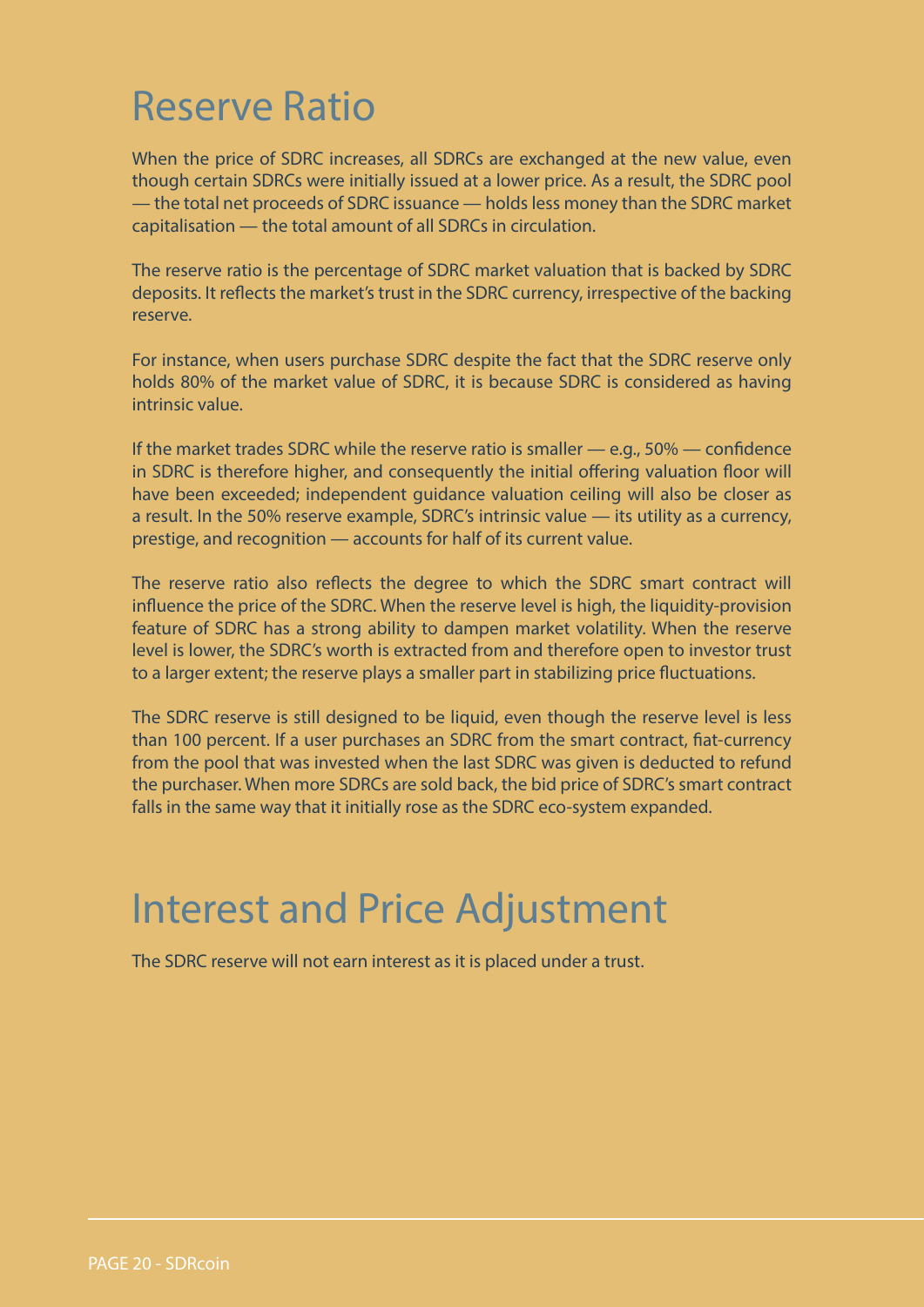### <span id="page-20-0"></span>Floating Reserve

The monetary model of the SDRC is based on a floating reserve ratio. During the pre-IPO stage, 100% of all fiat currency input made by external pre-IPO participants will be reserved. At this stage, the reserve backing is assigned maximum weight. The SDRC's market value's floor value is now set and does not and cannot adjust lower in response to shifts in investor trust.

The reserve ratio is increasingly reduced as more SDRCs are released at the IPO and pre-exchange listing stage, reflecting the rise in SDRC consumer confidence. When the SDRC market capitalisation is past 9 billion SDRC, the reserve ratio gradually decreases until it approaches a minimum of 21%.

Finally, if the SDRC market cap hits first-rank popularity, benchmarking SDRC valuation against the reserve would no longer make sense. SDRC will be secured as a standalone currency by a new permanent scheme, which will be contemplated as market sees fit. Still, we encourage the market to react as reasonable as the guidance ceiling set by the IMF's daily valuation.

In this regard, our model resembles the evolution of other currencies: from entirely backed by tangible assets (e.g., gold standard) to floating reserves to purely backed by the market's expectations with independent guidance.

#### Price Band

In secondary markets, SDRC valuation is free to fluctuate within the band created by our model's bid and ask rates. However, it should be reiterated that if SDRC valuations on secondary markets overrun the IMF's independent guidance valuation, then SDRC is at risk of a market speculative bubble and hence any further investment or value entrenchment should be approached with extraordinary caution.

Although the SDRC market remains resistant to volatility, a narrow price band will likely be encouraged; the contract itself will not govern SDRC's valuation but will always place IMF's guidance valuation as a key tracker against SDRC's value. As the SDRC's ecosystem strengthens, the price band will and should widen, allowing a decentralised and 'whale-free' market to play a larger part in determining SDRC market utility and worth

The bid/ask spread income is not paid into the SDRC reserve but is intended as an incentive for users to hold and maintain the eco-system's long-term stability. However, in the event that volatility activates the SDRC's floating reserve liquidity feature, the reserve funds are channelled into the market to redeem excessive SDRCs at floor valuation, essentially compensating and safeguarding long-term SDRC investors for the volatility.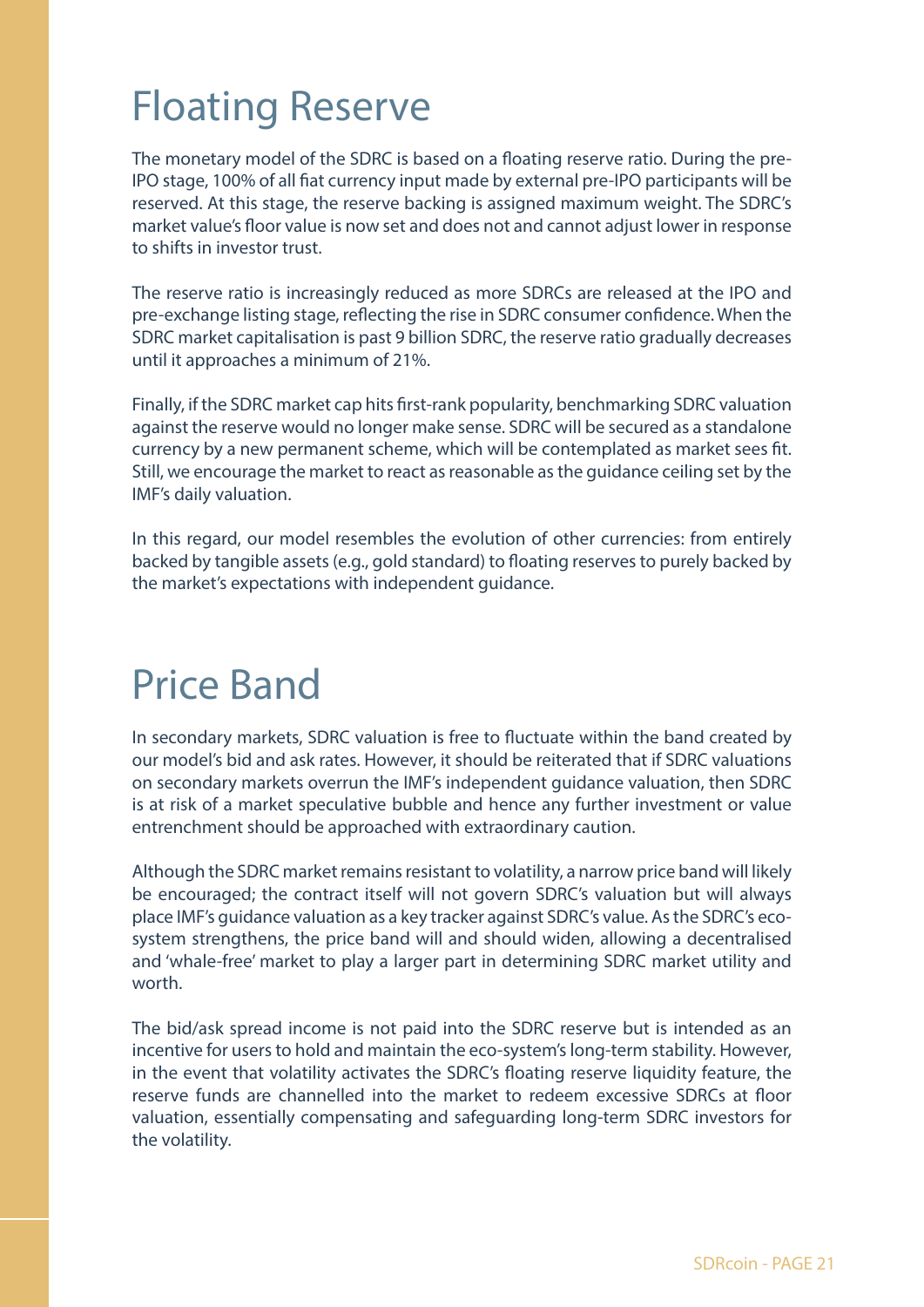

#### **POLICY**

Cryptocurrency is like gold (the perfect currency except for its weight (Tseng, 2010)) but weightless. That presents public policy and private profit challenges. For cryptocurrency, this means national and international public policy and legal entities should surveil, collaborate, protectorate and react to the potential loss of control implicit in a global, universal, single fungible digital asset (Lo & Wang, 2014). In the case of cryptocurrency, like many technologic paradigm shifts in the past, the public sector challenges are complicated by incumbent systems and institutions which will resist innovation and through which public sector organizations must further metamorphose. Notably this includes tax and fee regulatory structure on which governments depend.

- Joseph B. Walton, 'Cryptocurrency Public Policy Analysis' (2014) Virginia Commonwealth University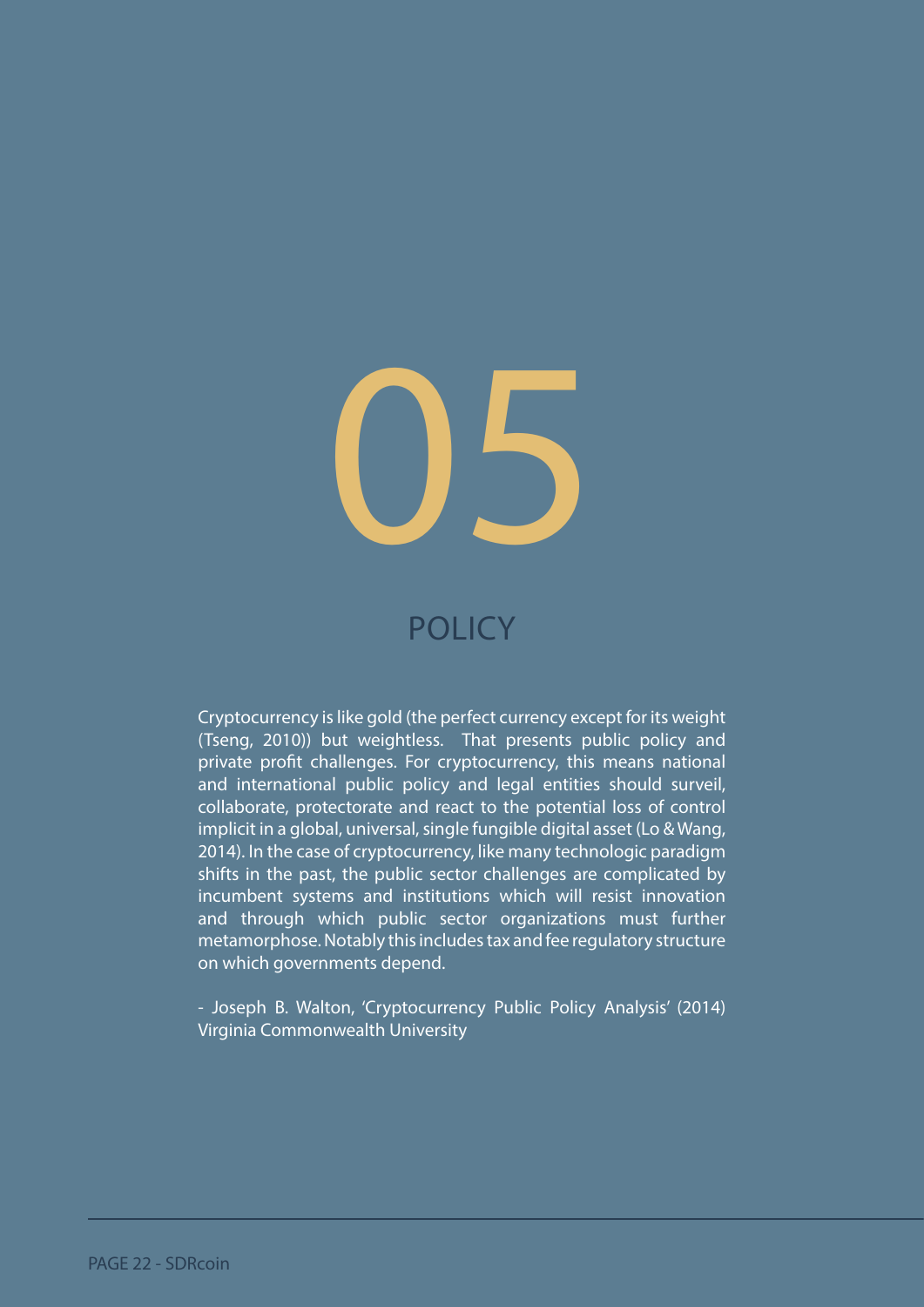#### <span id="page-22-0"></span>SDRC's Decentralised **Policy**

Currency is a representation of a decision — an agreement recognising a certain kind of value medium as payment. A currency, like any other arrangement, necessitates the implementation, maintenance, security, and, on occasion, adaptation of an authority.

The responsibilities of currency governors are divided into two categories:

1. The introduction and upkeep of current currency protocols;

2. Adapting protocols as needed to react to emerging realities.

This section describes SDRC's solution to these two subjects.

After the implementation of blockchain more than ten years ago, there has been much discussion about the benefits of decentralised governance over centralised methods: whether to distribute power among all participants of a project or to concentrate it on a smaller number of individuals.

The general solution of SDRC is to seek a satisfactory middle ground that strikes a balance between the impartiality and openness offered by decentralisation

"Great societal unrest – fuelled by the declining influence of corrupt and powerful institutions – can lead a disheartened and disillusioned people to look to a new monetary system based strictly on objective principles and removed from corruption and the whims of man. Today, this new monetary system might be a decentralized cryptocurrency, based on blockchain technology."

– Teddy Wayne, 'Grandpa Had a Pension, This Generation Has Cryptocurrency', Article by New York Times, 3 August 2017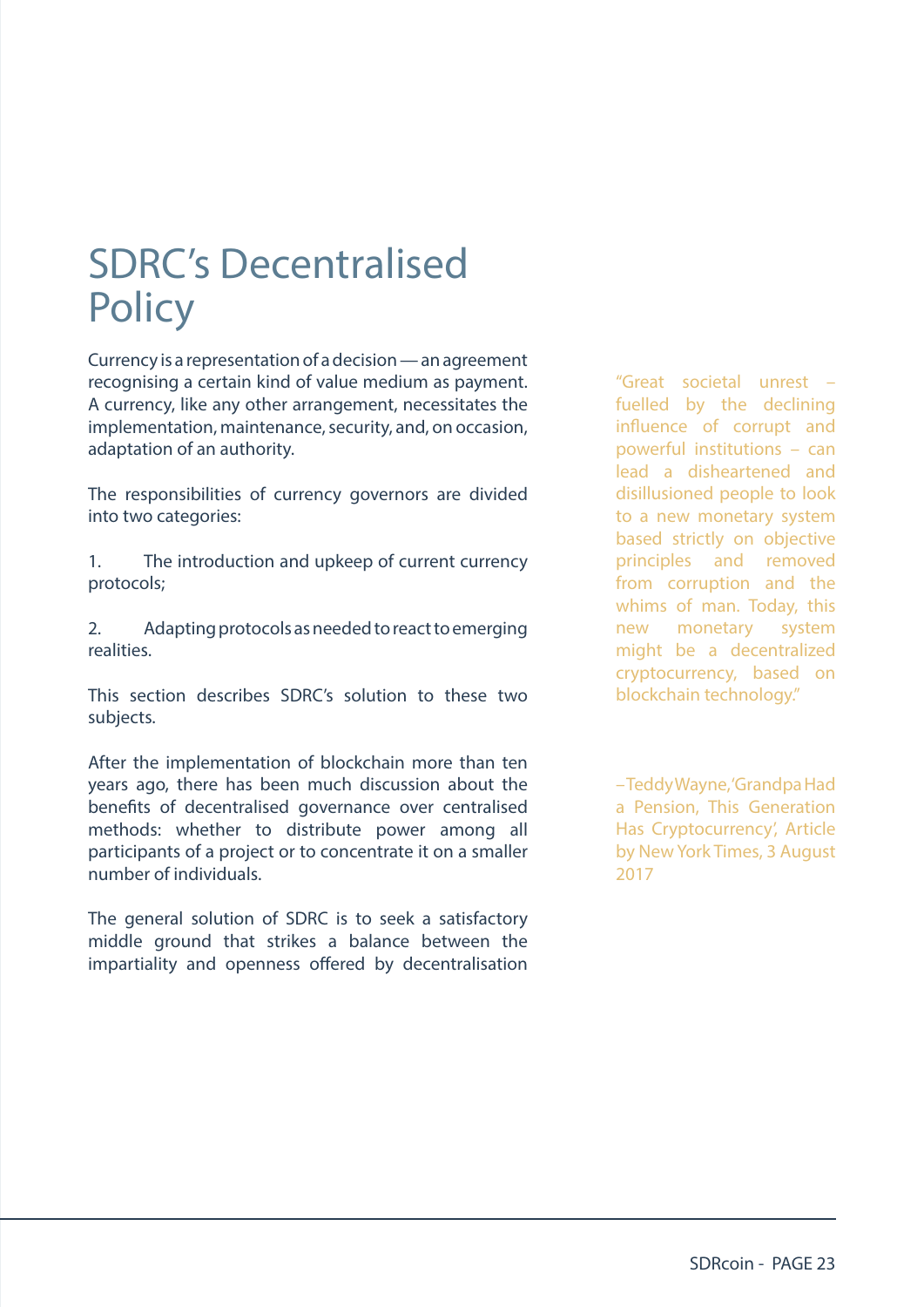### <span id="page-23-0"></span>Updating the SDRC Protocol

In a continuously changing world, the SDRC cryptocurrency cannot rely on a static paradigm. The coding components of our model are blind to innovations and upgrades, and must be altered from time to time. Algorithms cannot modify them, for example, to conform with existing legal standards.

The SDRC currency must have a decision-making process to efficiently stay up with the times. Hence, the blockchain is once again the really decentralised answer. The inner workings of a blockchain contract cannot be altered. The only way to do this is to establish a new network with upgrades.

In the event that SDRC becomes overvalued, we will create an 'umbrella' coin to expand SDRC's liquidity. In other words, a separate cryptocurrency will serve as an expanded value reservoir with the aim to denominate SDRC via a different pool. These are called Tier-2/3 or even Tier 4 SDRCs with pegged inter-swapping rates. (e.g. 100 Tier-1 SDRC  $= 1$  Tier-2 SDRC)

Such decision to create a fresh yet relatable cryptocurrency will be more effective rather than delegating decision-making to a centralised authority. However, centralised decision-making frequently creates the main agent dilemma: how can the priorities of the members really be matched to the ones they represent?

SDRC contends that there is a suitable centrepiece: a solution to relieve the agency's issues without excluding the agency altogether.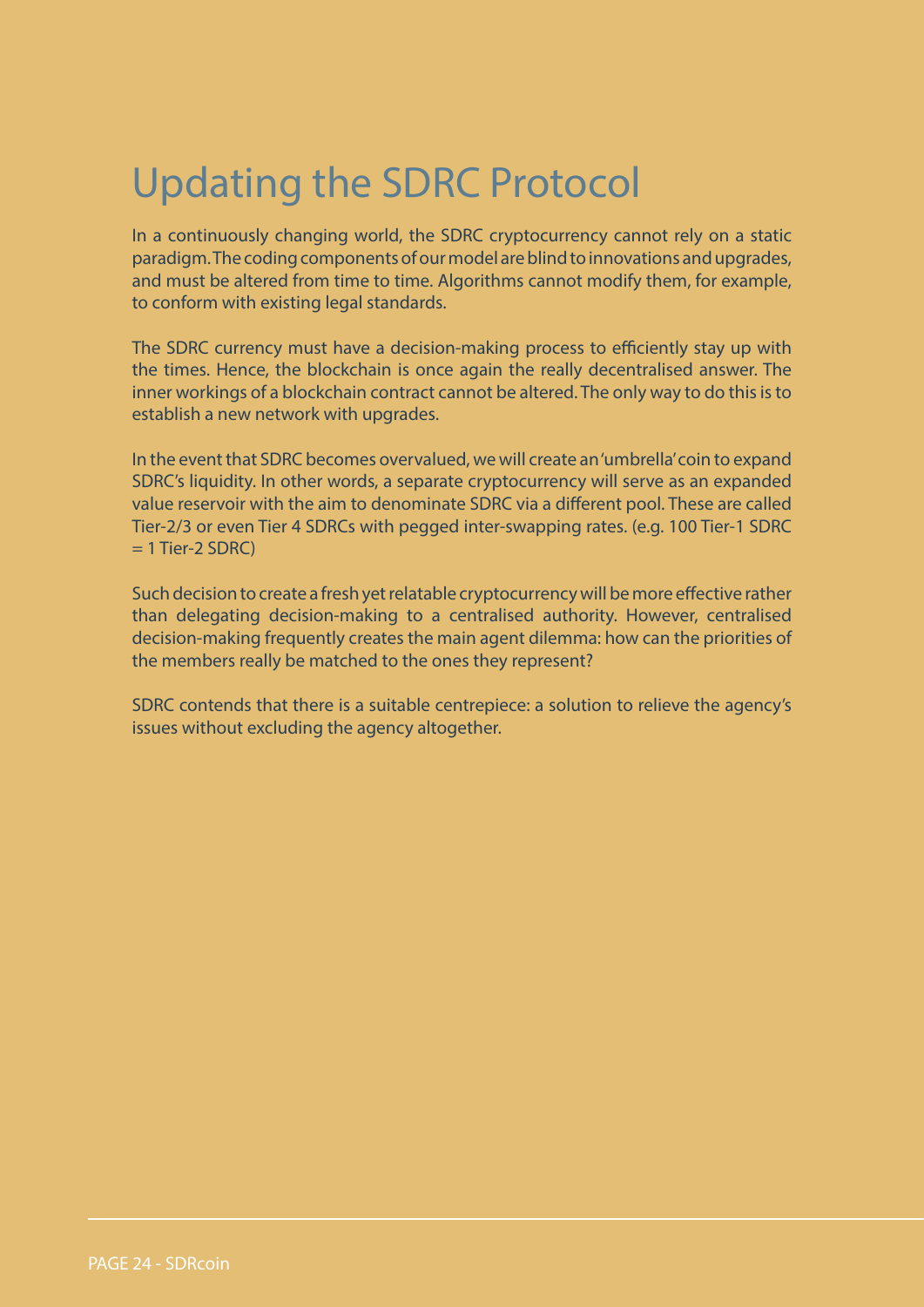#### <span id="page-24-0"></span>An Interim Policy

In both managing and altering the SDRC model, SDRC's presence is required. Since SDRC holders are the actual currency-master, their appointments should preferably include the board of directors of the SDRC. We seek to establish an adequate delegate governance framework for SDRCs that acknowledges the right of owners to take decisions while also guaranteeing dependability and competence.

Besides SDRC, we have created a research institution to investigate and develop an appropriate organisational structure for SDRC. This system is outlined in a separate document called the SDRC governance model which provides information on and composition of the proposed regulatory bodies and provisions for ensuring that governors are genuinely in the interests of holding owners: premiums structures, controls and balances and a high level of transparency for holders.

As a sensitive process requiring both maximum experiences and strong assistance, the construction of a new governance structure will not all form the proposed governance system. Instead, it is a series of intermediary steps. During the interim period, a provisional constitution establishes the core concepts, rules, and norms that underlie the SDRC operations.

An intermediate director's board was first set up to supervise the SDRC's performance and make decisions that comply with its fiduciary responsibility. Under no circumstances can the intermediate board of directors make adjustments to SDRC's monetary model.

The monetary model for SDRs is currently adequately prepared and optimised to address a range of probable occurrences in the future.

For example, at each point of production of SDRC the model provides the trust reserve ratio and SDRC pricing.

This removes the risk of unforeseen occurrences requiring adjustments to our model.

Within our commitment to a more democratic governance system, currency holders can end the middle management board and elect a new board of management one year from the full start of the SDRC currency. This is the first phase in the progressive creation of SDR's long-term governance model, as defined in the governance model document.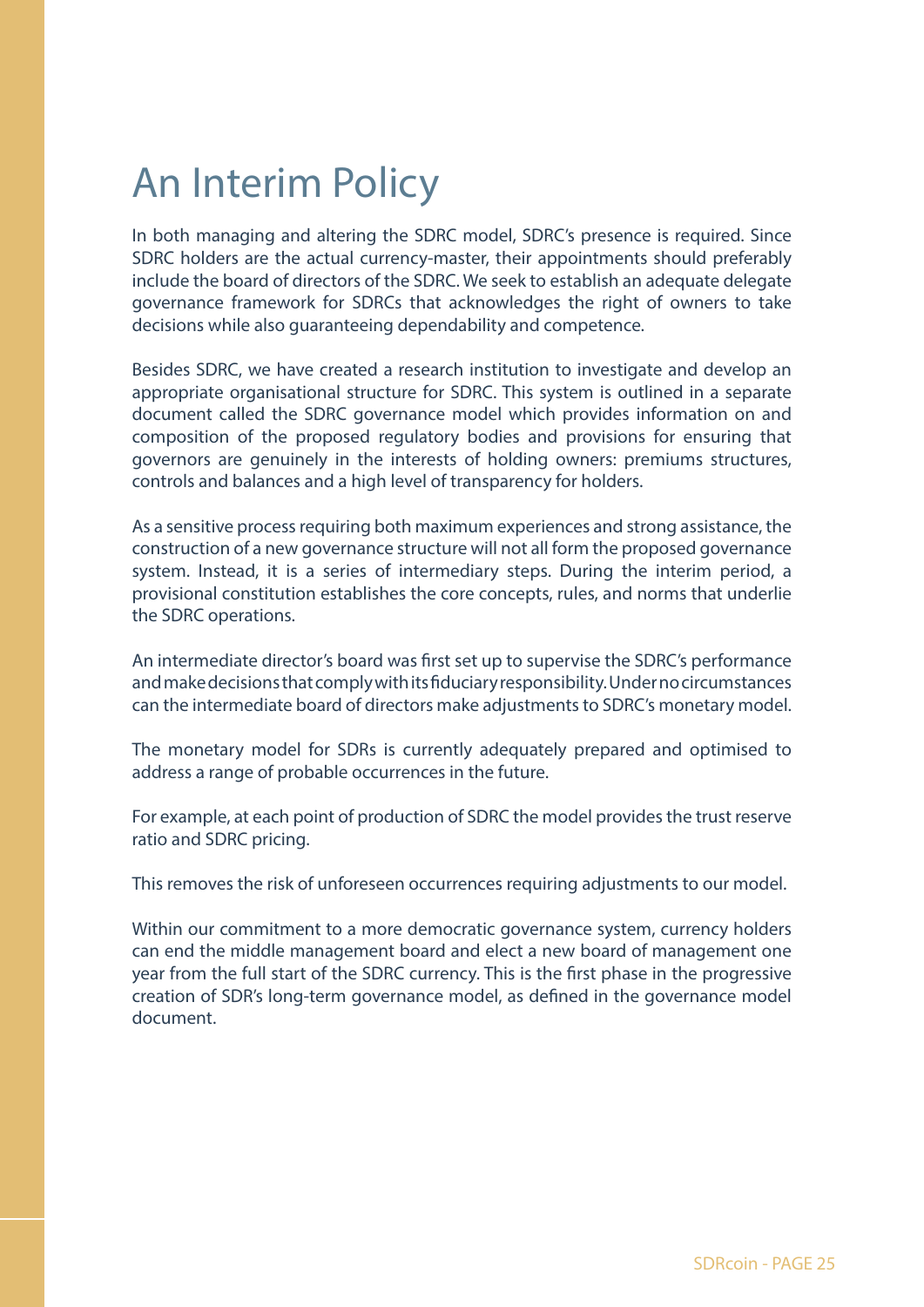# 06

#### INTERGRATION WITH CONVENTION

When we consider and reflect upon Nature at large, or the history of mankind, or our own intellectual activity, at first we see the pictuire of an endless entanglement of relations and reactions, permutations and combinations, in which nothing remains what, where, and as it was, but everything moves, changes, comes into being and passes away

- Friedrich Engels, 'Socialism: Utopian and Scientific' (1892) Ch.2 - The Science of Dialectics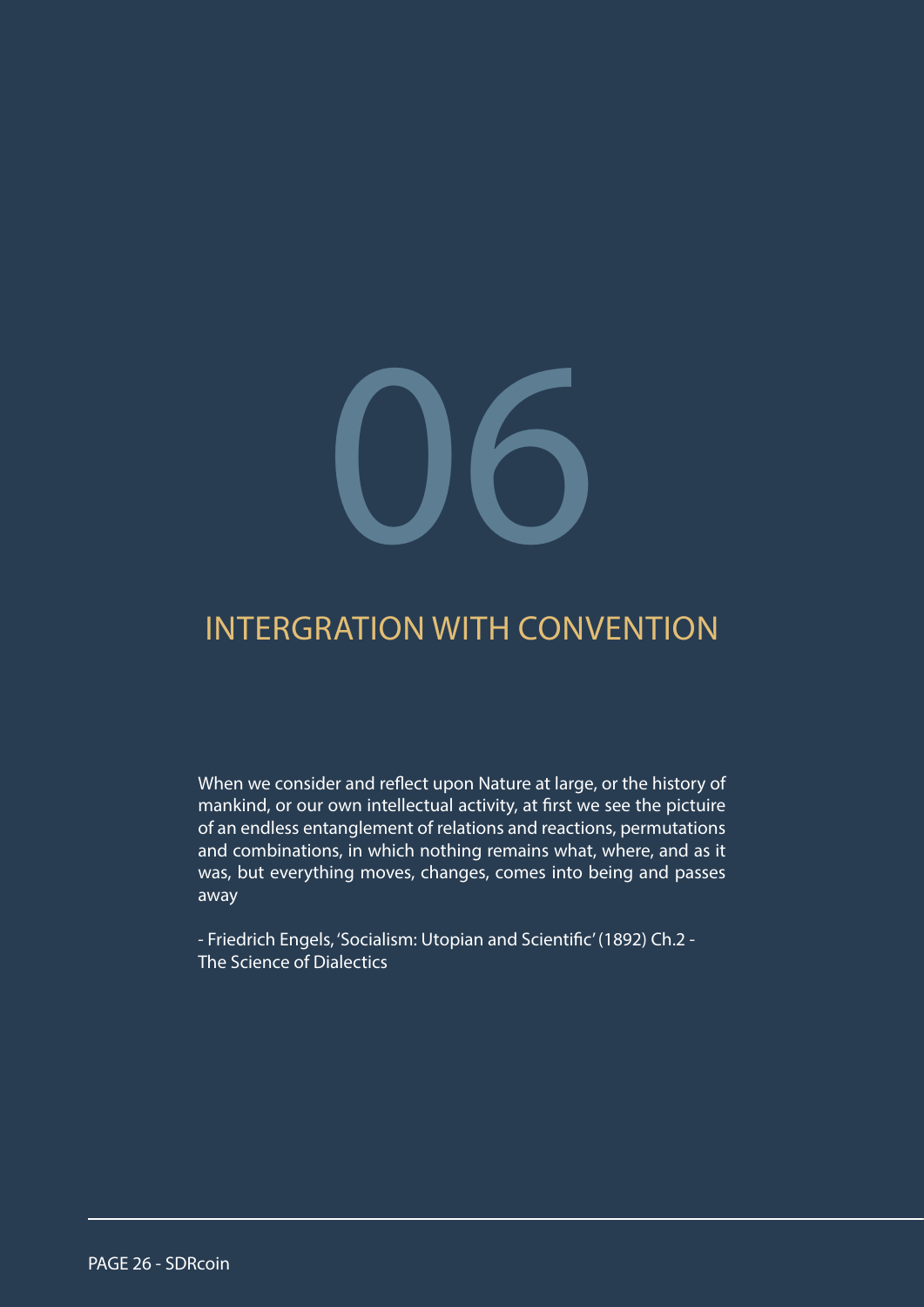#### <span id="page-26-0"></span>Chapter Foreword

It must be noted that the most important factor affecting any currency is the adoption of it rather than what the currency is backed by, gold or otherwise. World economic blossoming [during] the second half of the 20th century is in many respects connected with refusal of the gold standard and creation of a system of fiat currencies which kind of are provided with nothing, except monetary policy.1 Currencies, fiat or crypto, is not imbued with monetary value until users can own and adopt it with other participants of economies, regardless of how powerful the currency or government systems are, in exchange for commodities or services. Acceptance is therefore crucial.

But, particularly with regard to something as essential as currency, it is impossible to contemplate the novelty of it. Confidence needs to be gained and patience is needed. The interests of the present establishment should be taken into account in order to have any possibility of success. In our perspective, new money will eventually collapse, and not work along with existing institutions. In addition, several components of the present design are troublesome and may require maintenance. We have included this technique in economic terms into our monetary model.

The SDRC currency is not intended from the beginning to rely on customer trust. Rather, it takes legitimate measures from current currencies that make up the reserve of the SDR and earns its own independent value. One of the primary analyst issues regarding new digital currencies is resolved by our volatility-taking system, financial stability. In this section, we are taking efforts to resolve public officials and financial regulators' concerns. In order to achieve universal acceptance as protection of public acceptability, fulfilment of regulatory standards is necessary.

1 S. P. Bornikov, 'The State Sovereignty in Questions of Issue of Cryptocurrency' (2020) Digital Age: Chances, Challenges and Future, pp564

The sum total of money in the world is about \$60 trillion [as of 2011], yet the sum total of coins and banknotes is less than \$6 trillion. More than 90 per cent of all money - more than \$50 trillion appearing in our accounts - exists only on computer servers.

- Yuval Noah Harari, 'Sapiens - A Brief History of Humankind' (2011) Ch.14 - The Discovery of Ignorance pp294

In its simplest form, decentralized finance is a system by which financial products become available on a public decentralized blockchain network, making them open to anyone to use, rather than going through middlemen like banks or brokerages. Unlike a bank or brokerage account, a government-issued ID, Social Security number, or proof of address are not necessary to use DeFi. More specifically, DeFi refers to a system by which software written on blockchains makes it possible for buyers, sellers, lenders, and borrowers to interact peer to peer or with a strictly softwarebased middleman rather than a company or institution facilitating a transaction.

-Decentralized Finance (DeFi) Definition by Investopedia.com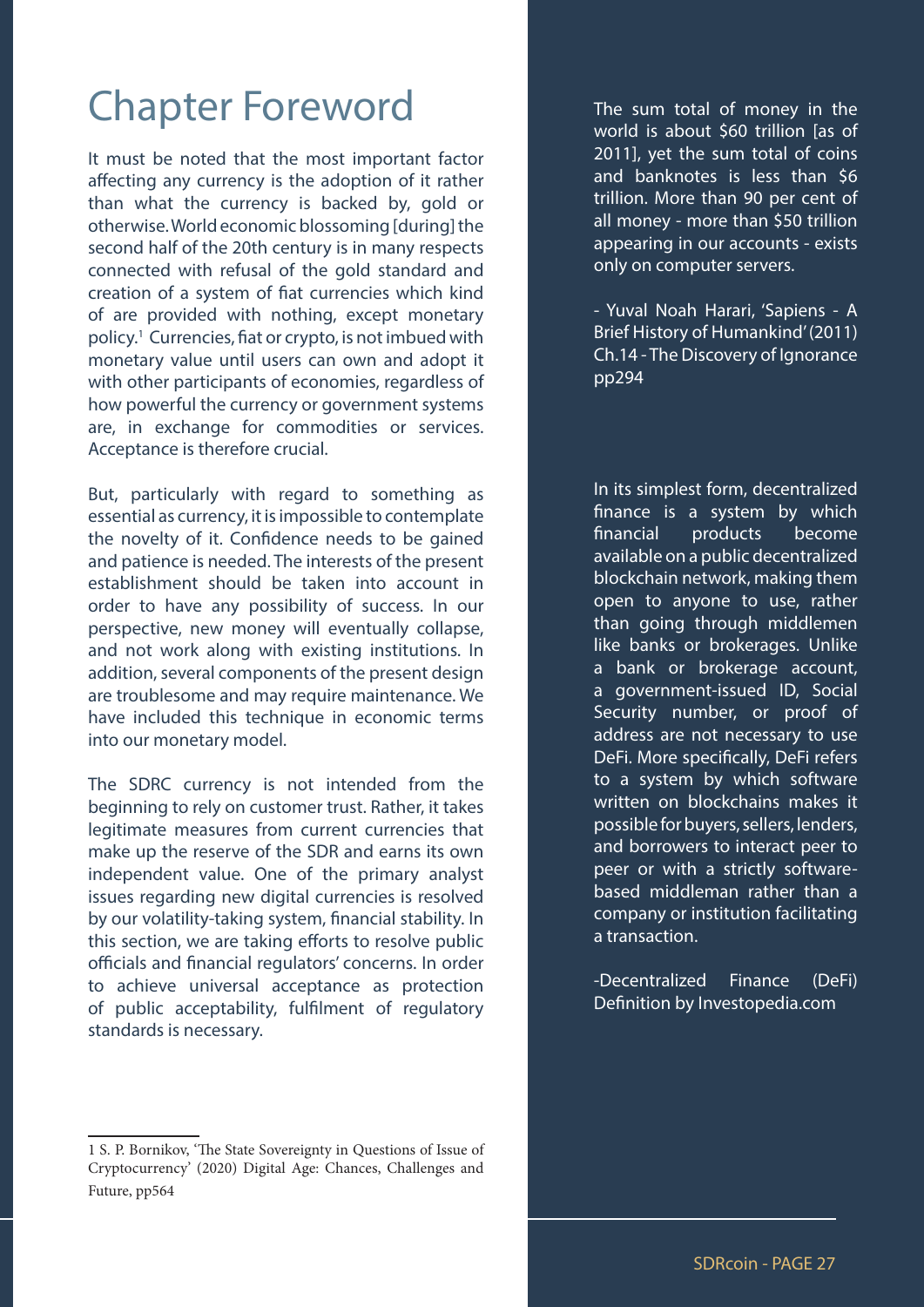#### <span id="page-27-0"></span>Identity is Accountability

In the economic context, SDRC is non-sovereign; we think there is an advantage to a currency whose value and governance are independent of any country and decentralised from any large non-charitable holders.

Many in the digital currency world associate economic non-sovereignty with legal non-sovereignty: they prefer currencies that are not bound by national rules.

This is not our point of view.

SDRC advocates a different banking structure, not a different legal system. We make no claim to be able to arbitrate between SDRC participants or to determine or execute acceptable SDRC use. Traditional regulatory mechanisms will dictate how SDRC blends with the current legal and financial system.

As a result, SDRC would provide regulators with the tools they need to enact their rules. Until now, the biggest concern of regulators has been the anonymity of digital currency holders and hence Anti-Money Laundering procedures.

Identification of consumers is important for maintaining transparency, so it is not surprising that regulators have so far ignored new currencies that do not offer a way to prevent money laundering, tax evasion, or general law-breaking.

To address this question, the SDRC currency includes identification through our payment processing partner, Wyre. To buy or sell SDRC to or from the smart contract, an individual must first complete the SDRC Know Your Customer (KYC) and Anti-Money Laundering (AML)

#### Anonymity

Although the right to classify participants is critical, privacy must remain a top priority and must be rigorously secured. SDRC never store users' identity but relying on the payment processor as a one-stop disclosure exercise at the same time SDRC is purchased or sold. In any event, identity disclosure is limited to the intent of complying with relevant laws and SDRC will never see more than the user's email address for transaction purposes.processes if nominal purchasing levels are breached.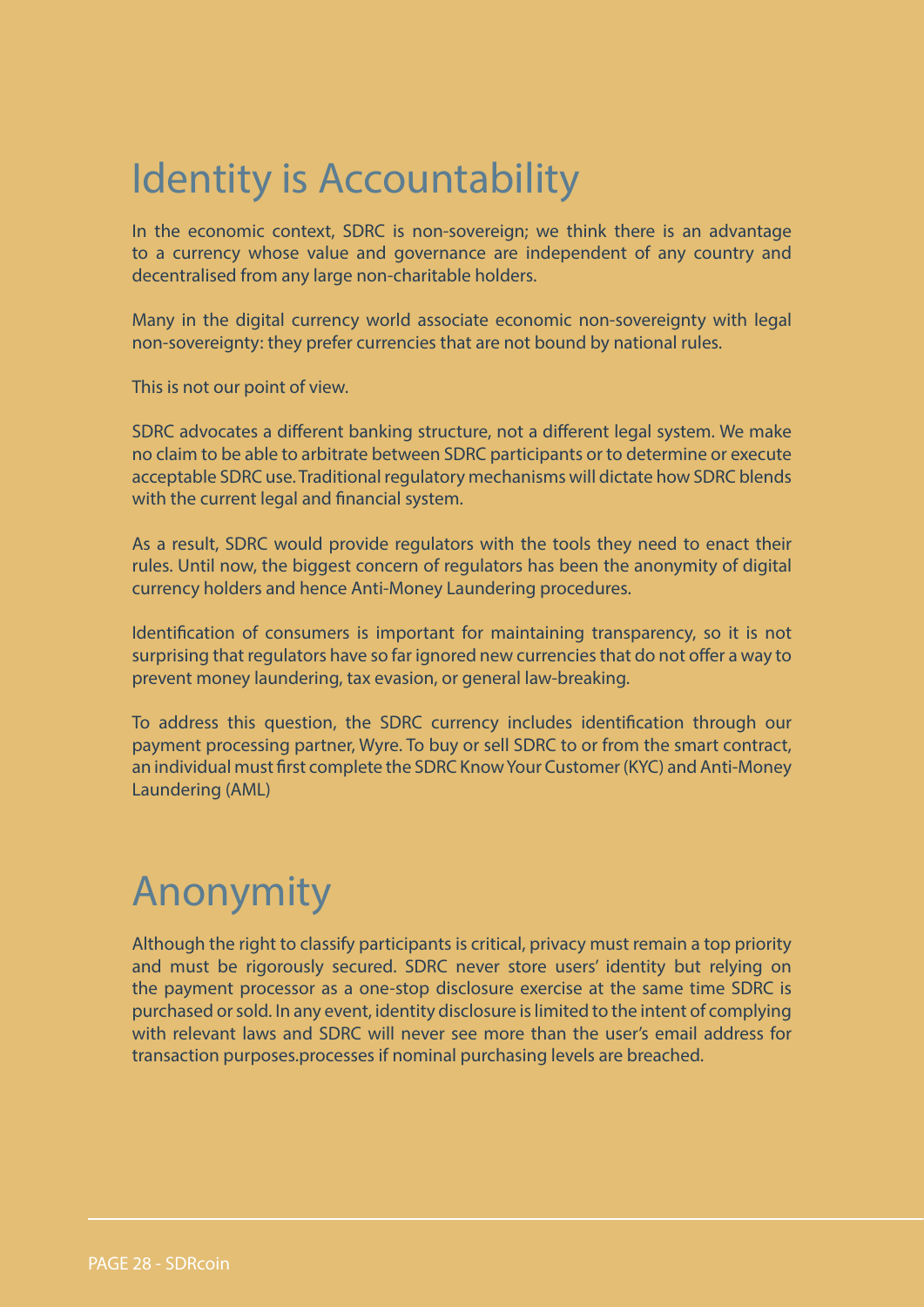#### <span id="page-28-0"></span>Applied Integration

While other remedies may see KYC and AML procedures as a cost to be paid for acceptability, we see it as a justified and appropriate step toward retaining responsible oversight by regulators to tackle unethical conducts.

We understand these regulatory hurdles of KYC and AML procedures is an obstacle for serious users, therefore SDRC has worked with our sole payment processor at Wyre in providing minimal regulatory compliance procedures for medium level purchases and sales; For purchases above USD 10,000.00, KYC and AML compliance must be fully met. Any purchases above USD 50,000.00 will be contacted directly by our legal team for ad hoc compliance procedures.

For avoidance of doubt, transferring current SDRC in the secondary market would not necessitate any extra procedures, as is the case for emerging fiat currencies. In practice, Tier-1 SDRC is considered as an utility coin and aims to comply with all rules and legal standards under relevant regulatory frameworks.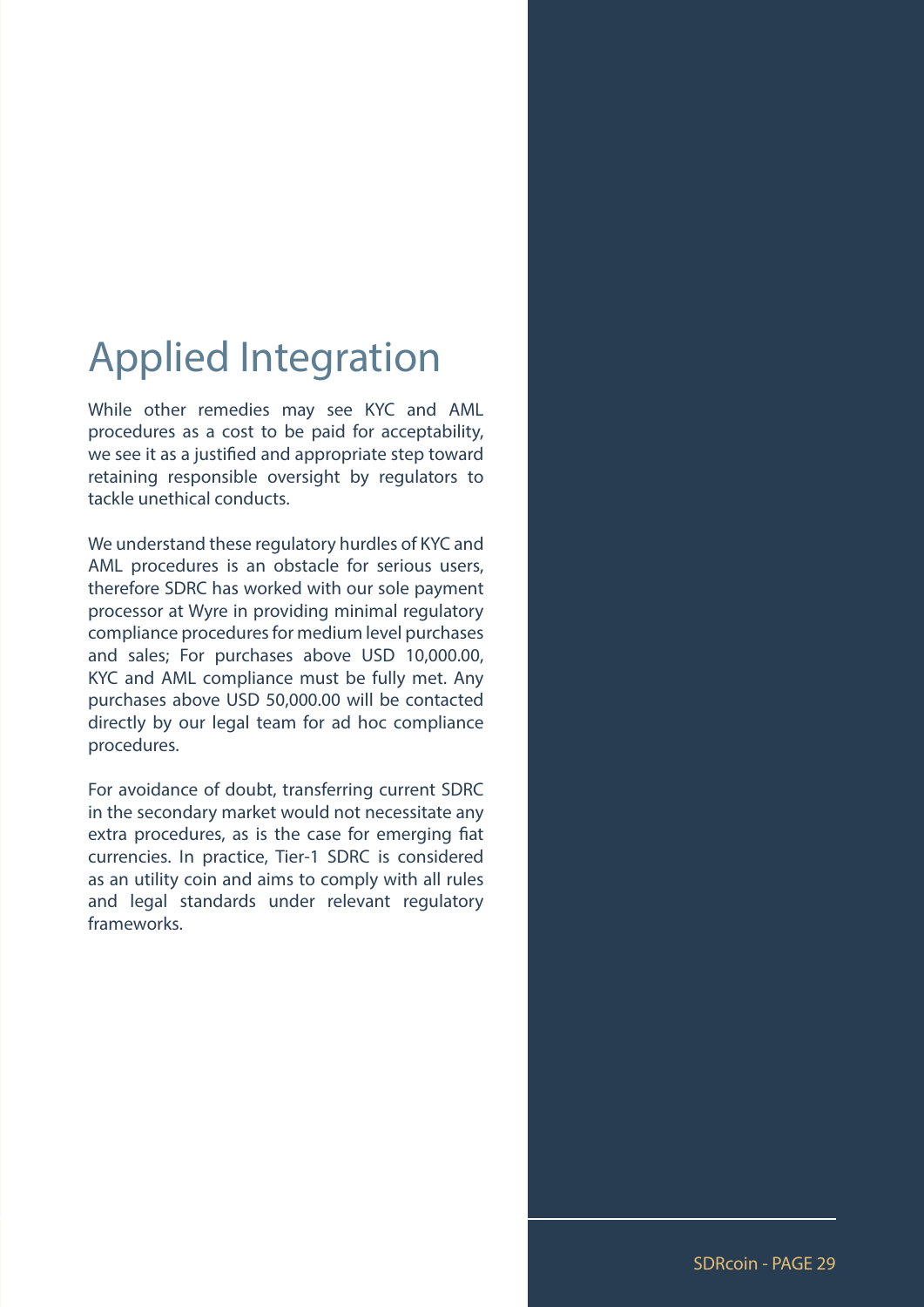# 07

#### CONCLUSION, VISION AND LEGAL DISCLAIMER

Until the Scientific Revolution most human cultures did not believe in progress. They thought the golden age was in the past, and that the world was stagnant, if not deteriorating.

- Yuval Noah Harari, 'Sapiens - A Brief History of Humankind' (2011) Ch.14 - The Discovery of Ignorance pp294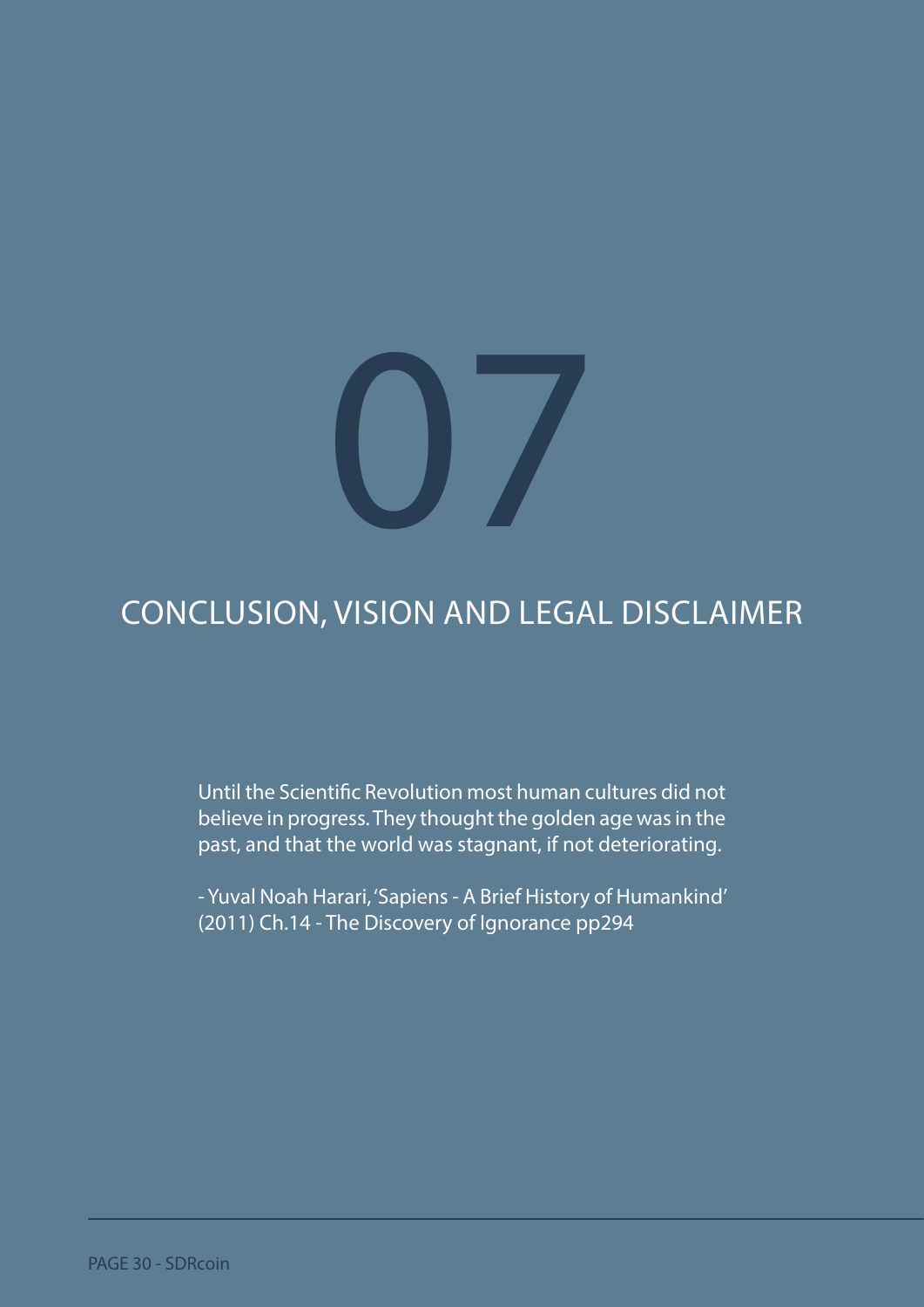## <span id="page-30-0"></span>Conclusion

Rapid advancements in technology, culture, and the economy have largely bypassed fiat currencies, which has remained mostly stagnant for decades – even when paper bills and metal coins are replaced by electronic payments, the underlying definition of money has barely advanced. The diminishing value of national borders, societal developments, and the need for monetary diversification have necessitated the development of a complementary, foreign, non-sovereign currency. Technological advancements have made this possible.

SDRC stands for the requisite yet cautious evolution of money by incorporating a rules-based, open monetary model with good governance and regulatory approval. SDRC reflects continuing change by building on the past and respecting the present.

Indeed, it is difficult to overcome supernational monopolies of major currencies, hence many of us are forced to stake a portion of our personal fortunes on the fate of a single government or group of nations. Whilst some readers here have been fortunate enough to be part of a more stable fiat currency scheme, there are many have had the misfortune of seeing their life savings rendered much less due to irresponsibility of their leaders.

#### Vision

Society and technology are rapidly evolving, and we have no idea what the future holds. We can only presume that the rapid technological and social change necessitates that capital shall continue to develop, adapt, and improve.

Cryptocurrencies have the potential to become increasingly sophisticated, providing significant benefits to society and the economy. There are many opportunities for cryptocurrencies to add innovative and valuable functionality. The ability of cryptocurrencies to be coded and imbued with new functionalities holds enormous promise.

Cryptocurrencies' almost unlimited divisibility and transferability provides an entry channel into previously unfeasible economic activities, which can inspire innovation and commercial circumstances.

For SDRC, continued DLT/Blockchain development means future second tier tokenisation of SDRC will allow re-denomination. The main advantages are that SDRC will not be diluted nor concentrated while a ratio-based coin/token will be created to further expand the idea of SDRC in view of expanding usage.

#### Disclaimer

The details included in this correspondence is not dependent on your specific situation and should not be construed as an assessment of the suitability of a particular coin, token, product, service, or transaction for you.

It is not intended to be an investment, financial, or legal advice, and Special Drawing Rights Limited makes no suggestion about the suitability of any of the tokens, goods, services, or transactions listed herein.

This correspondence shall not be construed as, and must not be used in conjunction with, an offer to sell or solicitation of an offer to buy cryptocurrencies in any jurisdiction where such offer or solicitation is prohibited. Buying, storing, and using virtual currency entails risk.

Please review our full Risk Disclosures, which are outlined in SDRC's Terms of Service.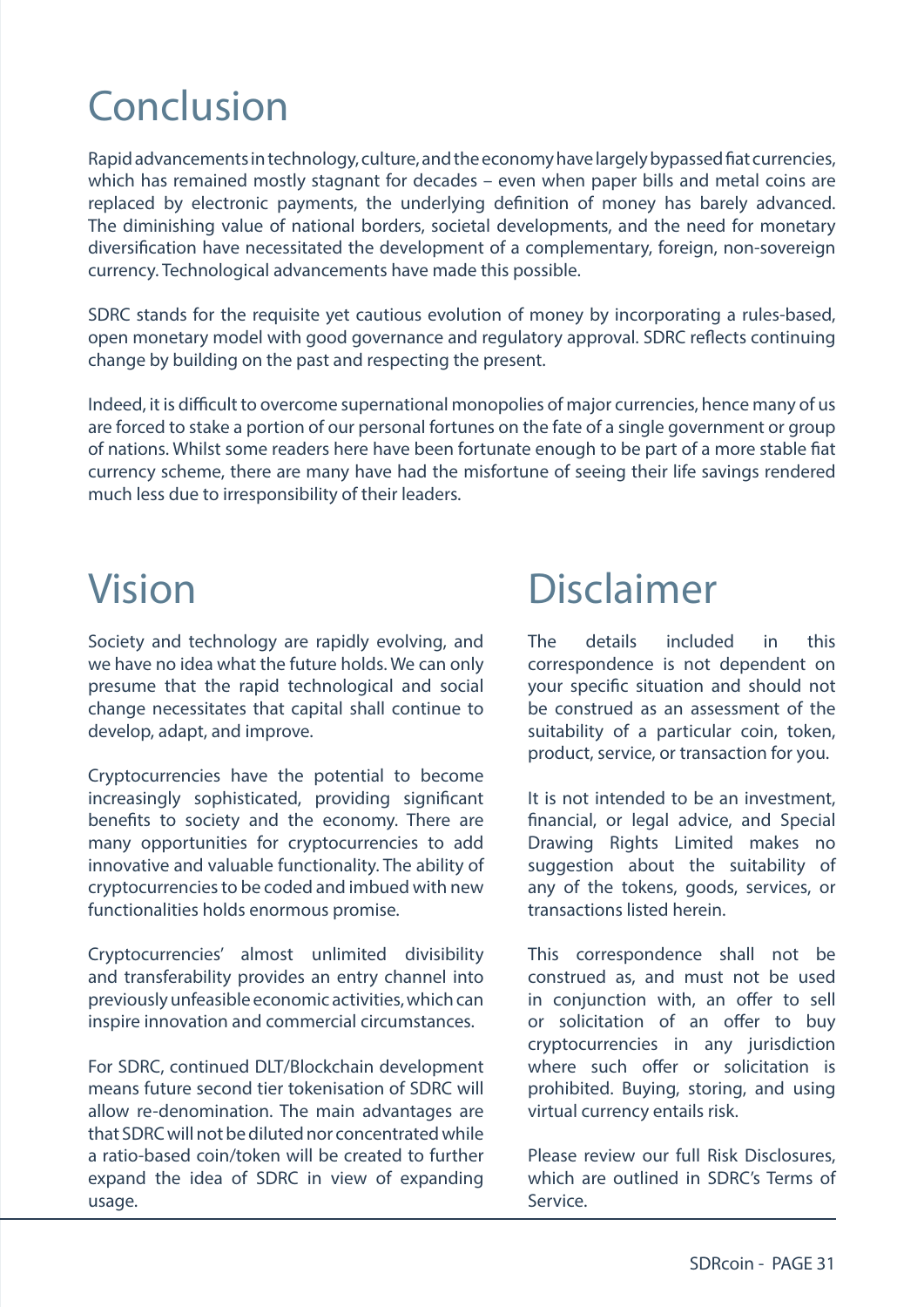

#### FIAT CURRENCY - THEN, NOW AND ITS FUTURE

This section provides a brief overview of currency's functions and properties. It is far from exhaustive, but it gives valuable context for the topics addressed in this whitepaper.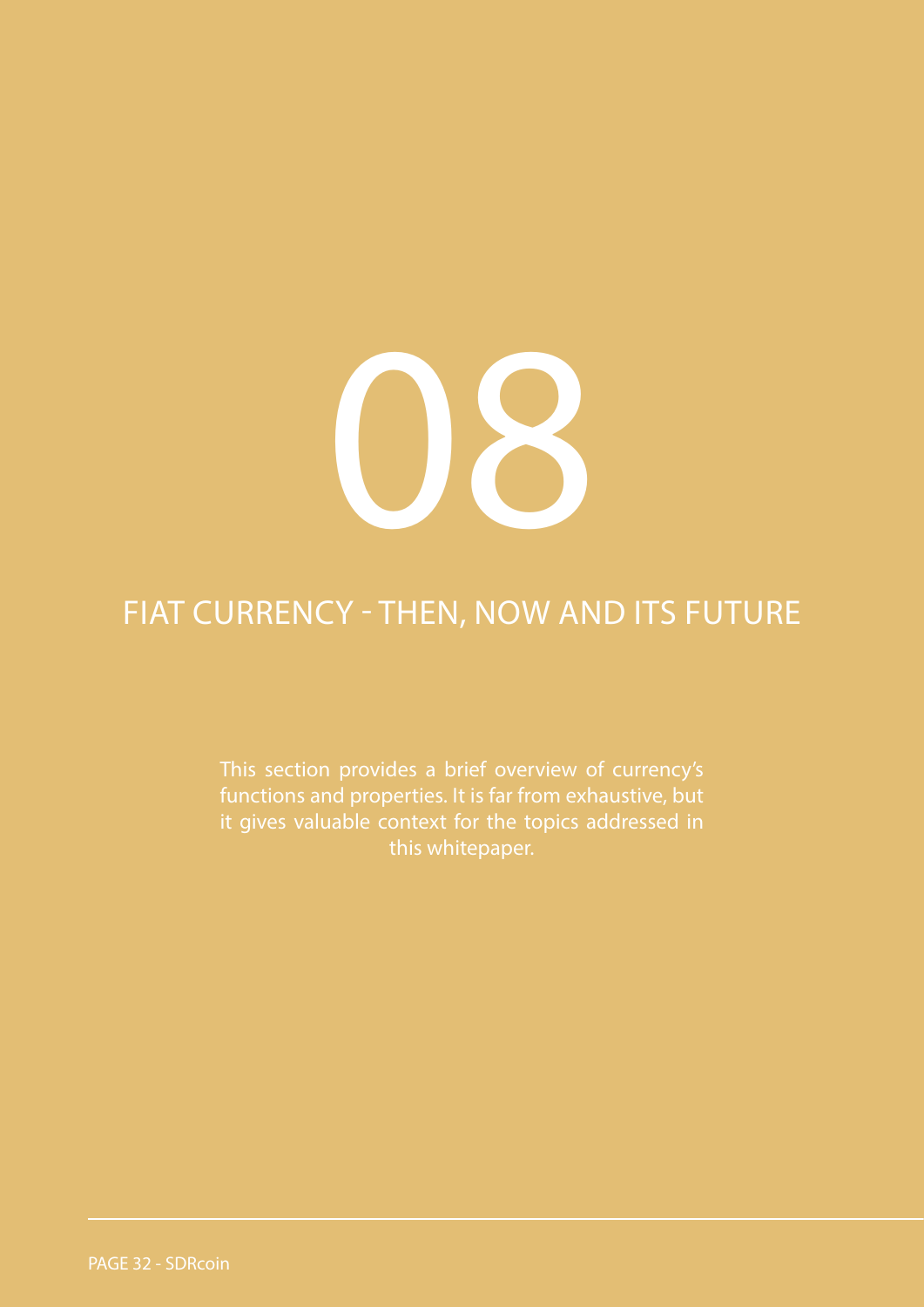## <span id="page-32-0"></span>Money's Role in the Economy

Money is an integral component of the capitalist economy, doing three main functions:

- Medium of trade;
- Store of value;
- Accounting unit.

sharing value. Money itself broadens trading opportunities by making transactions more convenient, safe, and easy to analyse. Without productive exchanges, only a primitive barter-based economy will survive. Production would be costly, commerce would be impossible, and options would be significantly limited by geography and chance.

Money is the most important and fundamental part of the financial system because it serves as a store of value. It enables both saving and spending, both of which are essential for development and development.

Cash, as a unit of account, allows for the measurement and comparison of the worth of various objects. This is the foundation for economic decision making, allowing for better resource distribution and consumption decisions.

#### Societal Context of Fiat Currencies

Aside from its position in the economy, money is essential to every well-functioning society. It promotes broad and comprehensive engagement among members of a community, both individuals and organisations. It has historically bound geographically distant regions, allowing for the sharing of not only goods and services, but also information, culture, and cooperation.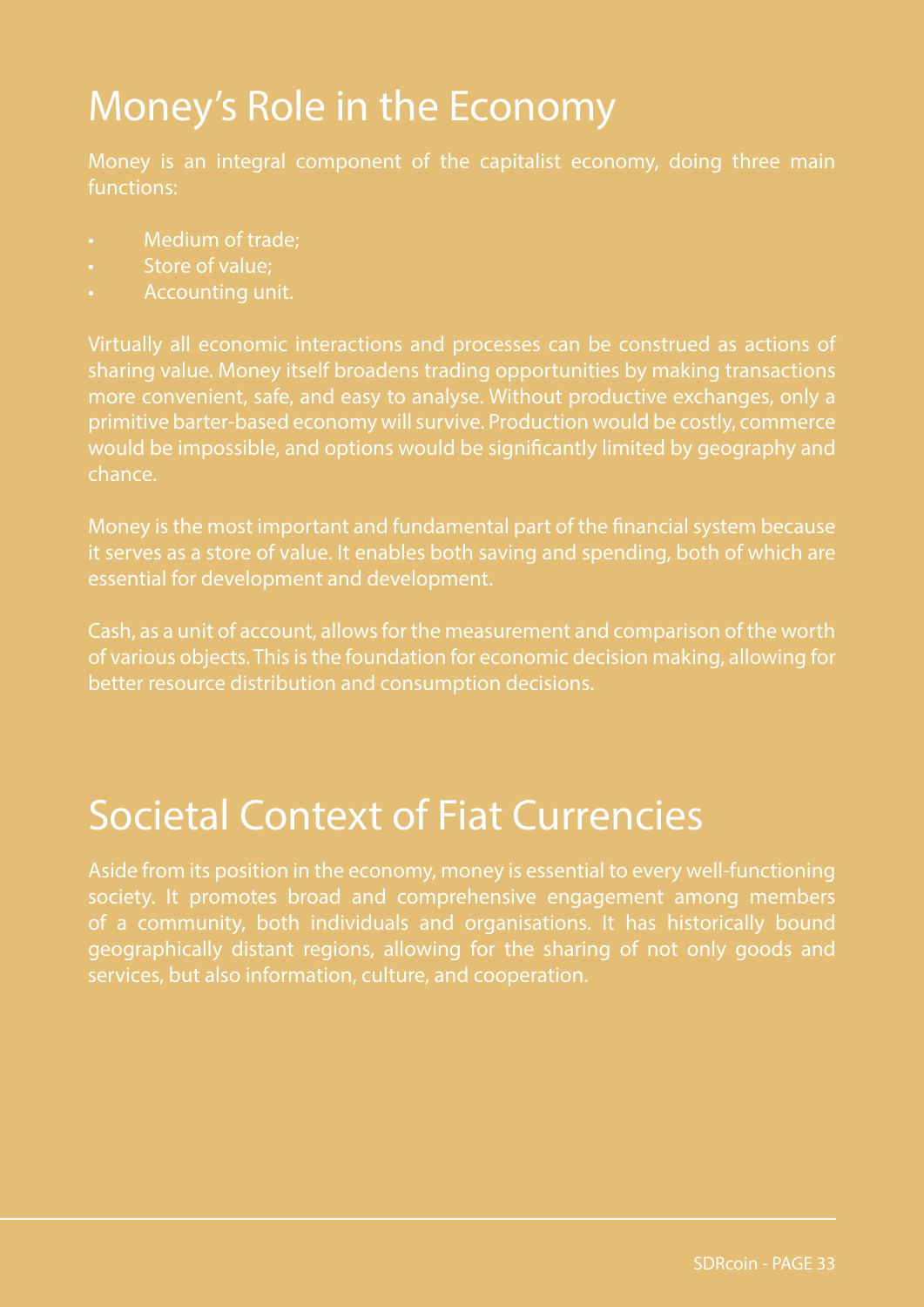# <span id="page-33-0"></span>History of Currencies

Money, like many other technologies and social structures, has evolved in tandem with culture and technology. It has become increasingly important, and fundamentally necessary, to all cultures by responding to evolving conditions, broadening its reach, and increasing its complexity.

Over time, it has both contributed to and gained from growth. As the scope and range of barter increased, many commonly traded and widely used items started to take on a broader, symbolic role; easy-to-transport, reliable, readily weighed and weighed commodities became widely used as proto-currencies. A strong example is salt.

Money evolved from something of inherent meaning  $-$  metals such as silver or gold  $-$  to something more symbolic: seashells, tally sticks, and finally coins and bills. Money issuance was once private in nature, but it gradually became a government monopoly. Sovereign currencies did not win confidence overnight, but needed various form of external backing or guarantee.

The gold standard offered financial support in the form of precious metal deposits. Most currencies' values were compared to the US Dollar under the Bretton Woods scheme. As sovereign currencies achieved independence, the amount of such backing, or the reserve ratio, decreased over time.

Today, nearly all countries issue fiat currencies, which are backed only by the issuer's reputation, and backing assets are nominal and irrelevant — even when confidence erodes and a crisis ensues as modern fiat money is largely founded on trust because it has little inherent value.

#### Currency Control Mechanism?

Currency may be thought of as a social contract: it is an arrangement between members of a community to use and recognise a certain type of currency. Like all contracts needs governance — a mechanism that executes, enforces, and, on occasion, modifies the arrangement. Monetary governance entails: issuance of new currency units and controlling supply; countering forgery; enhancing trade or storage efficiency; and, most importantly, safeguarding the currency's value.

Money has barely, if ever, had intrinsic worth. The ability to swap objects — coins, notes, or entries in bank ledgers — for more than their inherent value is an essential component of the currency contract. The scheme will only function if there is common belief that a currency's worth will be preserved in the future.

Confidence is difficult to instil and harder still to be kept at a constant beyond the issuer' country. A currency's power is directly proportional to the standard of its government. An IOU can be written by anybody, yet IOUs only becomes money or legal tender when user base becomes widely adopted hence decentralised.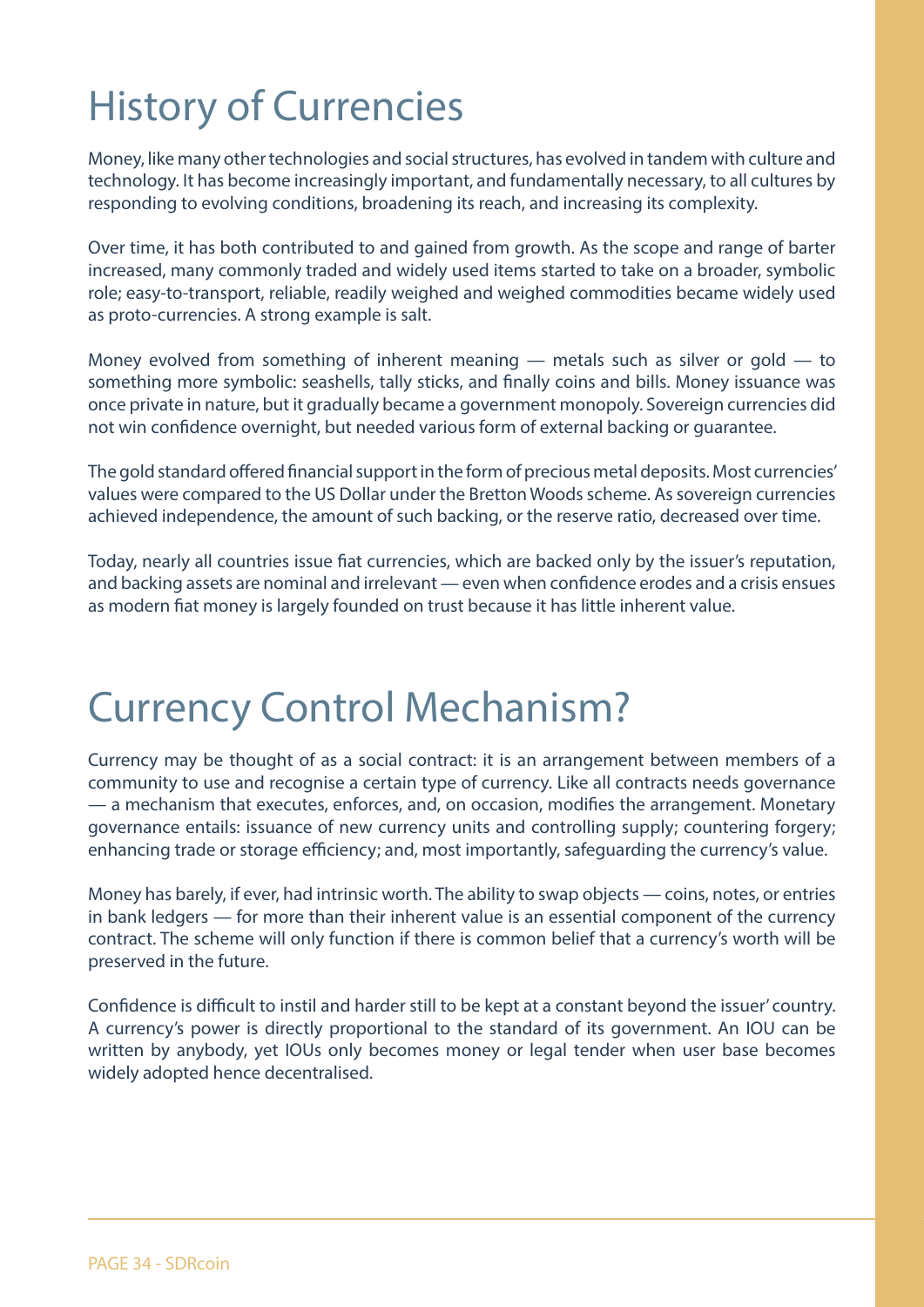# 2

#### VISION OF BLOCKCHAIN

This section provides an overview of blockchain technology and its potential to allow applications with built-in transparency and dependability. Our goal is to present DLT/ Blockchain as easily as possible for anyone to understand. We will concentrate on what cryptocurrency can be used for rather than the technical aspects of how it functions.